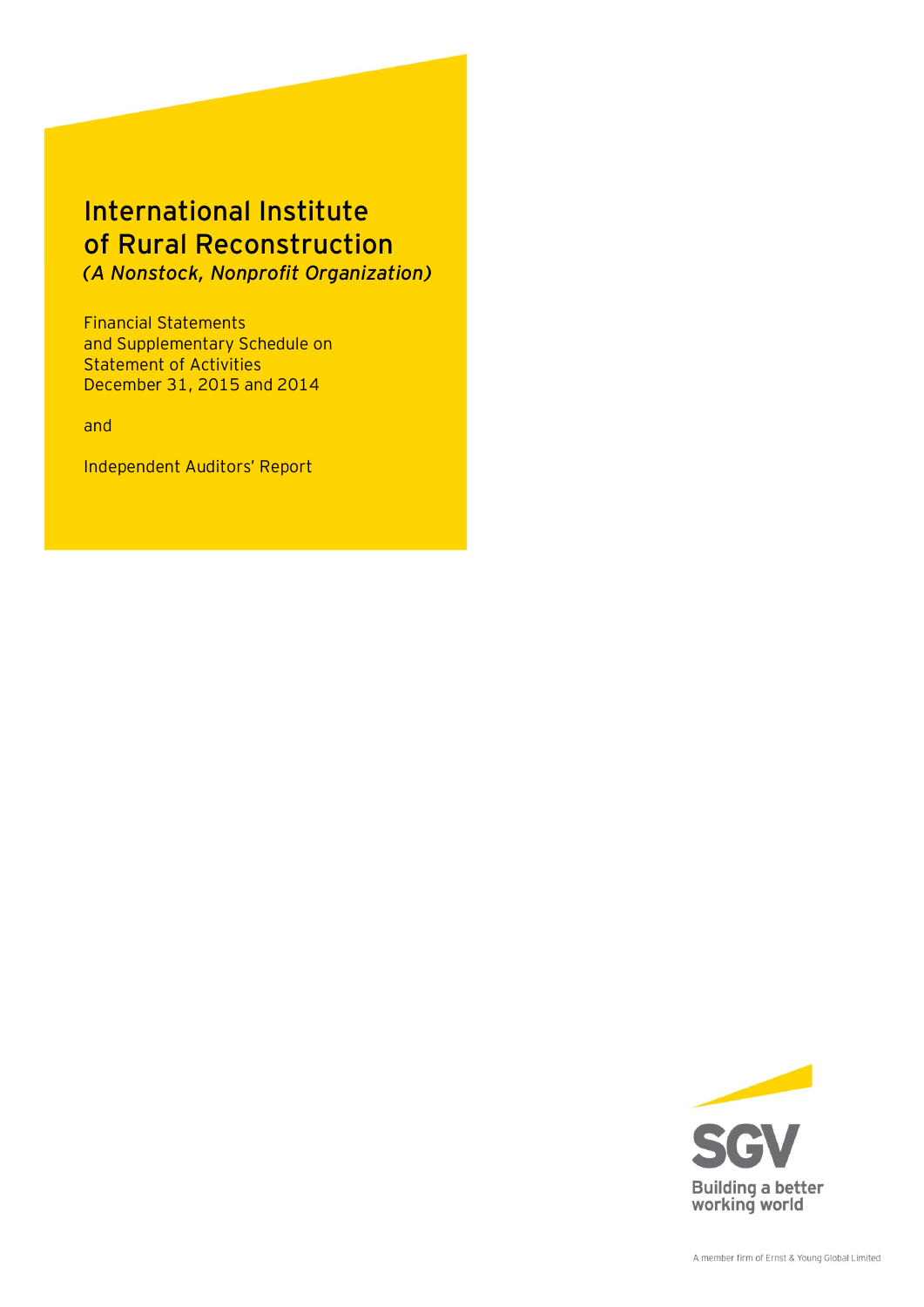

SyCip Gorres Velayo & Co. 6760 Ayala Avenue 1226 Makati City Philippines

Tel: (632) 891 0307 Fax: (632) 819 0872 ey.com/ph

BOA/PRC Reg. No. 0001, December 14, 2015, valid until December 31, 2018 SEC Accreditation No. 0012-FR-4 (Group A), November 10, 2015, valid until November 9, 2018

## **INDEPENDENT AUDITORS' REPORT**

The Board of Trustees International Institute of Rural Reconstruction

### **Report on the Financial Statements**

We have audited the accompanying financial statements of International Institute of Rural Reconstruction (a nonstock, nonprofit organization), incorporated in Delaware, United States of America, which comprise the statements of financial position as at December 31, 2015 and 2014, and the related statements of activities, statements of changes in net assets and statements of cash flows for the years then ended, and the related notes to the financial statements.

### *Management's Responsibilities for the Financial Statements*

Management is responsible for the preparation and fair presentation of these financial statements in accordance with U.S. generally accepted accounting principles, and for such internal control as management determines is necessary to enable the preparation of financial statements that are free from material misstatement, whether due to fraud or error.

## *Auditor's Responsibility*

Our responsibility is to express an opinion on these financial statements based on our audits. We conducted our audits in accordance with auditing standards generally accepted in the United States of America. Those standards require that we plan and perform the audit to obtain reasonable assurance about whether the financial statements are free from material misstatement.

An audit involves performing procedures to obtain evidence about the amounts and disclosures in the financial statements. The procedures selected depend on the auditor's judgment, including the assessment of the risks of material misstatement of the financial statements, whether due to fraud or error. In making those risk assessments, the auditor considers internal control relevant to the entity's preparation and fair presentation of the financial statements in order to design audit procedures that are appropriate in the circumstances, but not for the purpose of expressing an opinion on the effectiveness of the entity's internal control. An audit also includes evaluating the appropriateness of accounting policies used and the reasonableness of significant accounting estimates made by management, as well as evaluating the overall presentation of the financial statements.

We believe that the audit evidence we have obtained is sufficient and appropriate to provide a basis for our audit opinion.

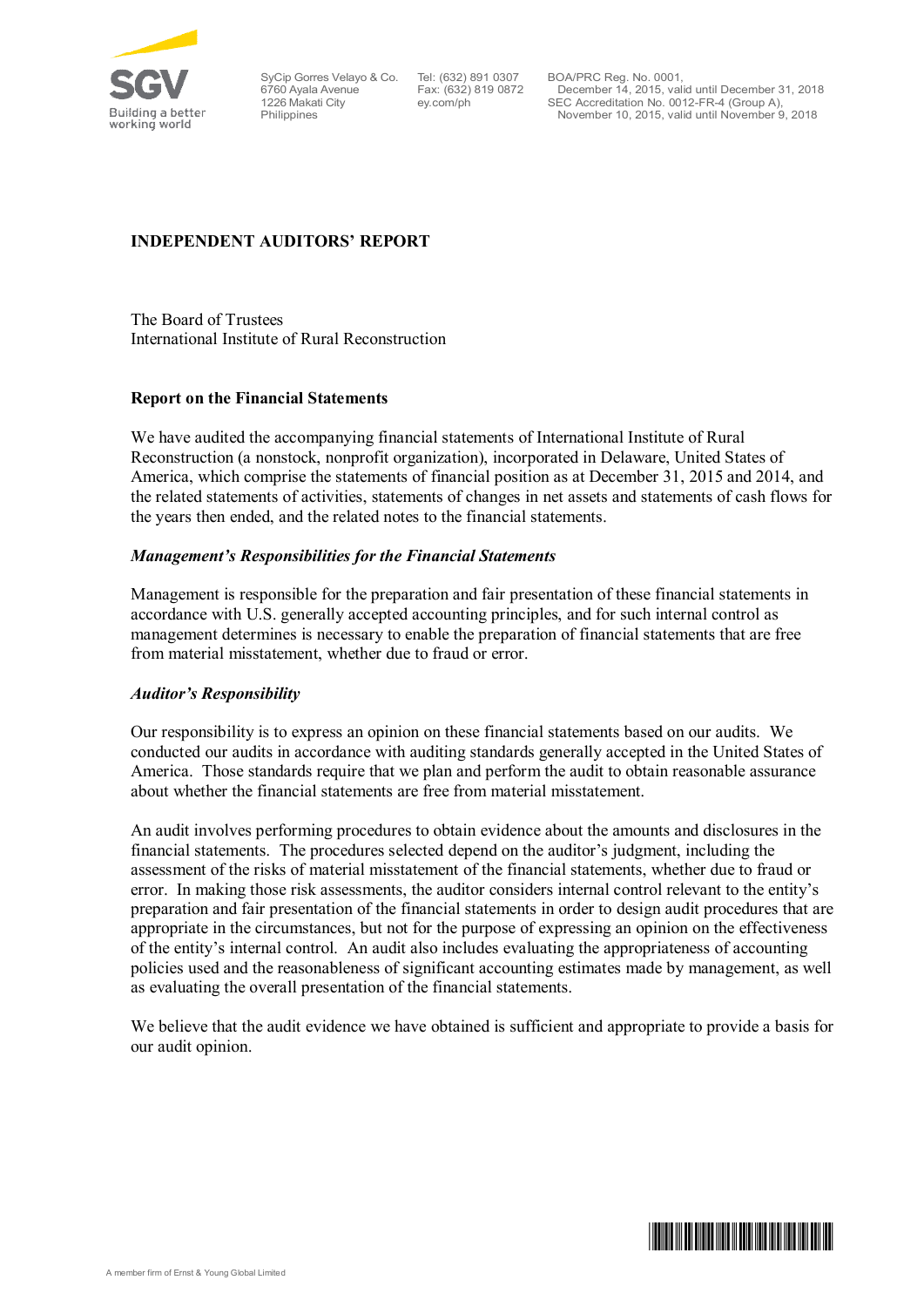

- 2 -

## *Opinion*

In our opinion, the financial statements present fairly, in all material respects, the financial position of International Institute of Rural Reconstruction as at December 31, 2015 and 2014, and the results of its activities and its cash flows for the years then ended in conformity with U.S. generally accepted accounting principles.

SYCIP GORRES VELAYO & CO.

Christini & Vallejo<br>Christine G. Vallejo

Partner

April 30, 2016

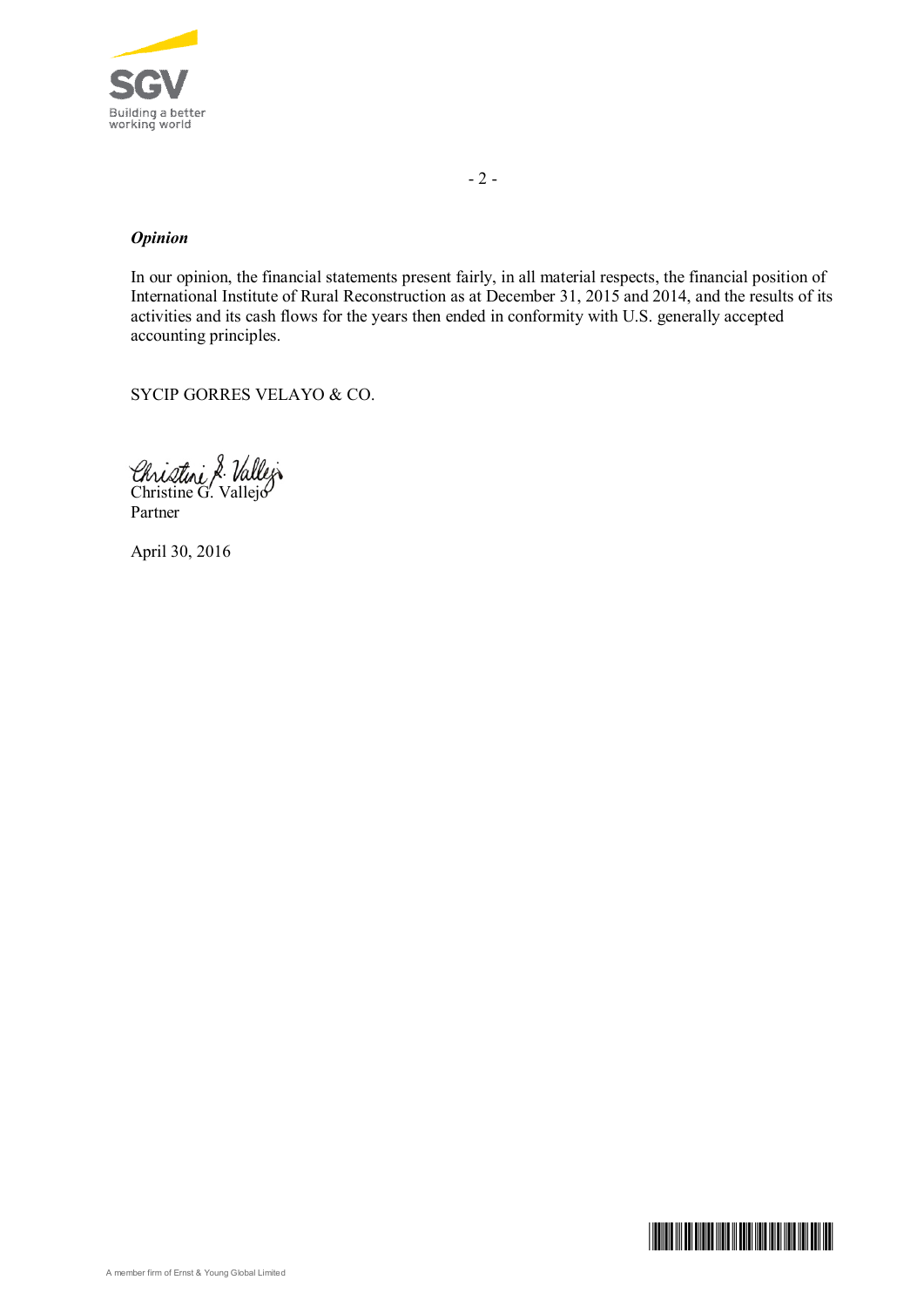## **STATEMENTS OF FINANCIAL POSITION**

| 2015<br>\$2,502,082<br>739,360<br>1,349,459<br>242,018<br>289,806<br>54,217<br>\$5,176,942 | 2014<br>\$2,011,991<br>750,219<br>2,474,609<br>322,945<br>271,631<br>20,063<br>\$5,851,458 |
|--------------------------------------------------------------------------------------------|--------------------------------------------------------------------------------------------|
|                                                                                            |                                                                                            |
|                                                                                            |                                                                                            |
|                                                                                            |                                                                                            |
|                                                                                            |                                                                                            |
|                                                                                            |                                                                                            |
|                                                                                            |                                                                                            |
|                                                                                            |                                                                                            |
|                                                                                            |                                                                                            |
|                                                                                            |                                                                                            |
|                                                                                            |                                                                                            |
| \$305,797                                                                                  | \$997,464                                                                                  |
|                                                                                            |                                                                                            |
|                                                                                            |                                                                                            |
|                                                                                            | 997,464                                                                                    |
|                                                                                            |                                                                                            |
|                                                                                            | 1,209,722                                                                                  |
|                                                                                            | 2,926,290                                                                                  |
|                                                                                            | 717,982                                                                                    |
| 4,809,945                                                                                  | 4,853,994                                                                                  |
| \$5,176,942                                                                                | \$5,851,458                                                                                |
|                                                                                            | 58,227<br>2,973<br>366,997<br>2,324,588<br>1,767,375<br>717,982                            |

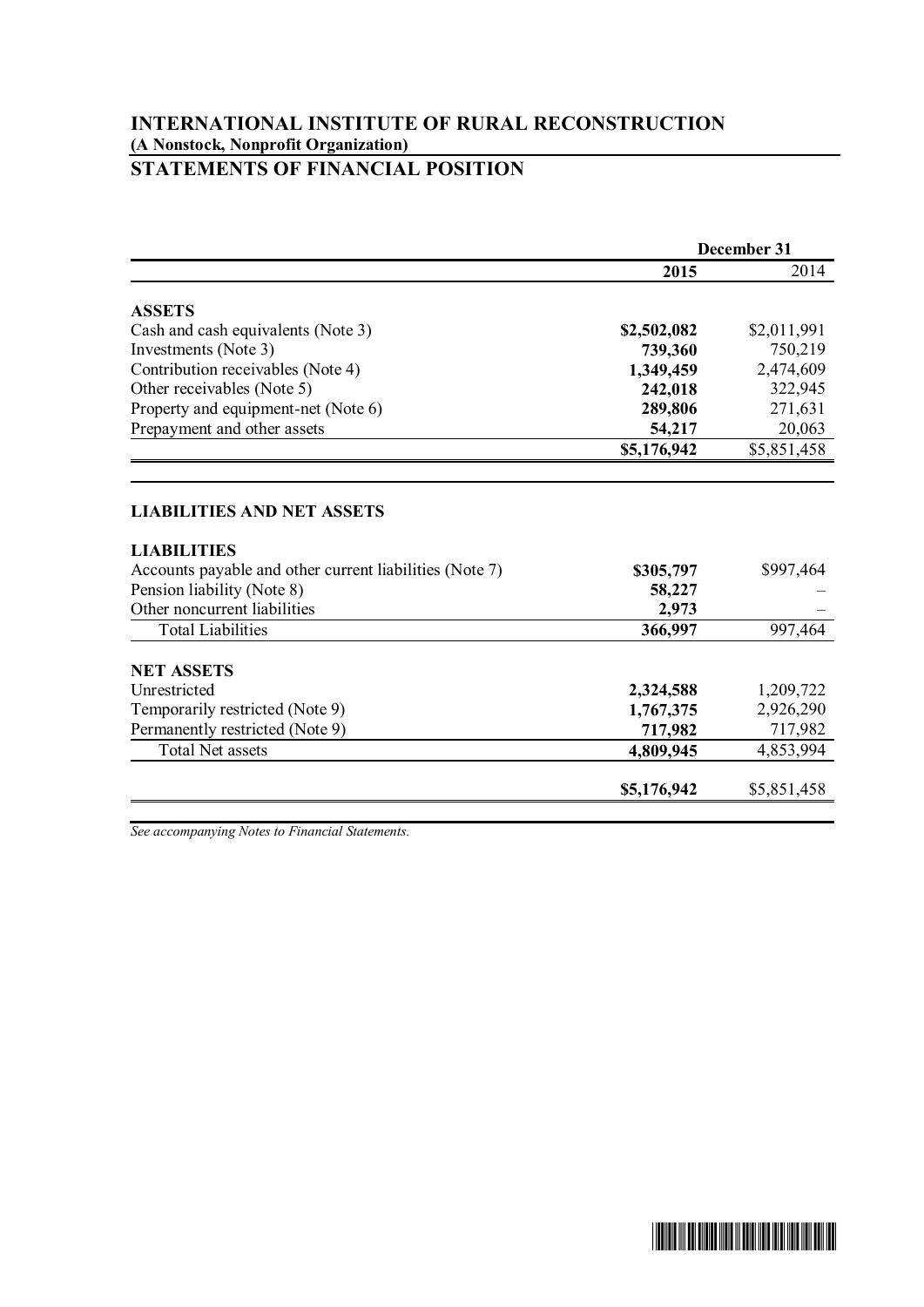## **STATEMENTS OF ACTIVITIES**

|                                                                      |              |                          | <b>Years Ended December 31</b> |              |                          |             |
|----------------------------------------------------------------------|--------------|--------------------------|--------------------------------|--------------|--------------------------|-------------|
|                                                                      |              | 2015                     |                                |              | 2014                     |             |
|                                                                      |              | <b>Temporarily</b>       |                                |              | Temporarily              |             |
|                                                                      | Unrestricted | <b>Restricted</b>        | <b>Total</b>                   | Unrestricted | Restricted               | Total       |
| <b>REVENUE, GAINS AND OTHER SUPPORT</b>                              |              |                          |                                |              |                          |             |
| Contributions/Grants                                                 |              |                          |                                |              |                          |             |
| Foundations - inclusive of \$5,548 accretion income in 2014 (Note 4) | $S-$         | \$3,849,869              | \$3,849,869                    | \$22,836     | \$4,264,230              | \$4,287,066 |
| Government                                                           |              | 137,721                  | 137,721                        |              | 348,379                  | 348,379     |
| Individuals                                                          | 39,123       | 49,905                   | 89,028                         | 35,924       | 78,817                   | 114,741     |
| Corporation                                                          |              |                          |                                | 18,463       | 657,857                  | 676,320     |
| Use of campus facilities                                             | 516,833      | $\overline{\phantom{0}}$ | 516,833                        | 395,950      |                          | 395,950     |
| Training courses, study missions and technical assistance            | 366,282      |                          | 366,282                        | 678,250      |                          | 678,250     |
| Workshops                                                            | 129,902      |                          | 129,902                        | 92,131       |                          | 92,131      |
| Publication sales                                                    | 11,754       |                          | 11,754                         | 4,991        |                          | 4,991       |
| Gain on changes in market value of investments - net (Note 3)        | 5,376        |                          | 5,376                          | 47,310       |                          | 47,310      |
| Others - net                                                         | 113,626      | $\overline{\phantom{0}}$ | 113,626                        | 52,746       |                          | 52,746      |
| Net assets released from restrictions:                               |              |                          |                                |              |                          |             |
| Satisfaction of program activities                                   | 5,071,410    | (5,071,410)              | $\overline{\phantom{0}}$       | 5,700,521    | (5,700,521)              |             |
| Expiration of time restrictions                                      | 125,000      | (125,000)                |                                | 175,000      | (175,000)                |             |
|                                                                      | 6.379.306    | (1,158,915)              | 5.220.391                      | 7.224.122    | (526, 238)               | 6.697.884   |
| <b>EXPENSES</b> (Notes 10 and 11)                                    |              |                          |                                |              |                          |             |
| Program services:                                                    |              |                          |                                |              |                          |             |
| Learning community                                                   | 3,573,243    | $\overline{\phantom{m}}$ | 3,573,243                      | 3,913,156    |                          | 3,913,156   |
| Applied learning                                                     | 758,174      | $\overline{\phantom{0}}$ | 758,174                        | 1,384,225    |                          | 1,384,225   |
|                                                                      | 4,331,417    | $\overline{\phantom{0}}$ | 4,331,417                      | 5,297,381    | $\overline{\phantom{a}}$ | 5,297,381   |
| Support services:                                                    |              |                          |                                |              |                          |             |
| Management and general                                               | 497,397      | $\overline{\phantom{0}}$ | 497,397                        | 612,742      |                          | 612,742     |
| Fund raising                                                         | 124,569      | -                        | 124,569                        | 207.902      | $\overline{\phantom{a}}$ | 207,902     |
|                                                                      | 621,966      | $\overline{\phantom{m}}$ | 621,966                        | 820,644      | $\overline{\phantom{0}}$ | 820,644     |
|                                                                      | 4,953,383    | $\overline{\phantom{m}}$ | 4,953,383                      | 6,118,025    | $\overline{\phantom{a}}$ | 6,118,025   |
| <b>EXCESS OF REVENUE, GAINS AND OTHER</b>                            |              |                          |                                |              |                          |             |
| <b>SUPPORT OVER EXPENSES</b>                                         | 1,425,923    | (1,158,915)              | 267,008                        | 1,106,097    | (526, 238)               | 579,859     |
| <b>Translation</b> loss                                              | (311, 057)   | $\overline{\phantom{0}}$ | (311, 057)                     | (110,397)    | $\overline{\phantom{m}}$ | (110,397)   |
| <b>CHANGE IN NET ASSETS</b>                                          | \$1,114,866  | (S1, 158, 915)           | (S44, 049)                     | \$995,700    | $(\$526,238)$            | \$469,462   |
|                                                                      |              |                          |                                |              |                          |             |

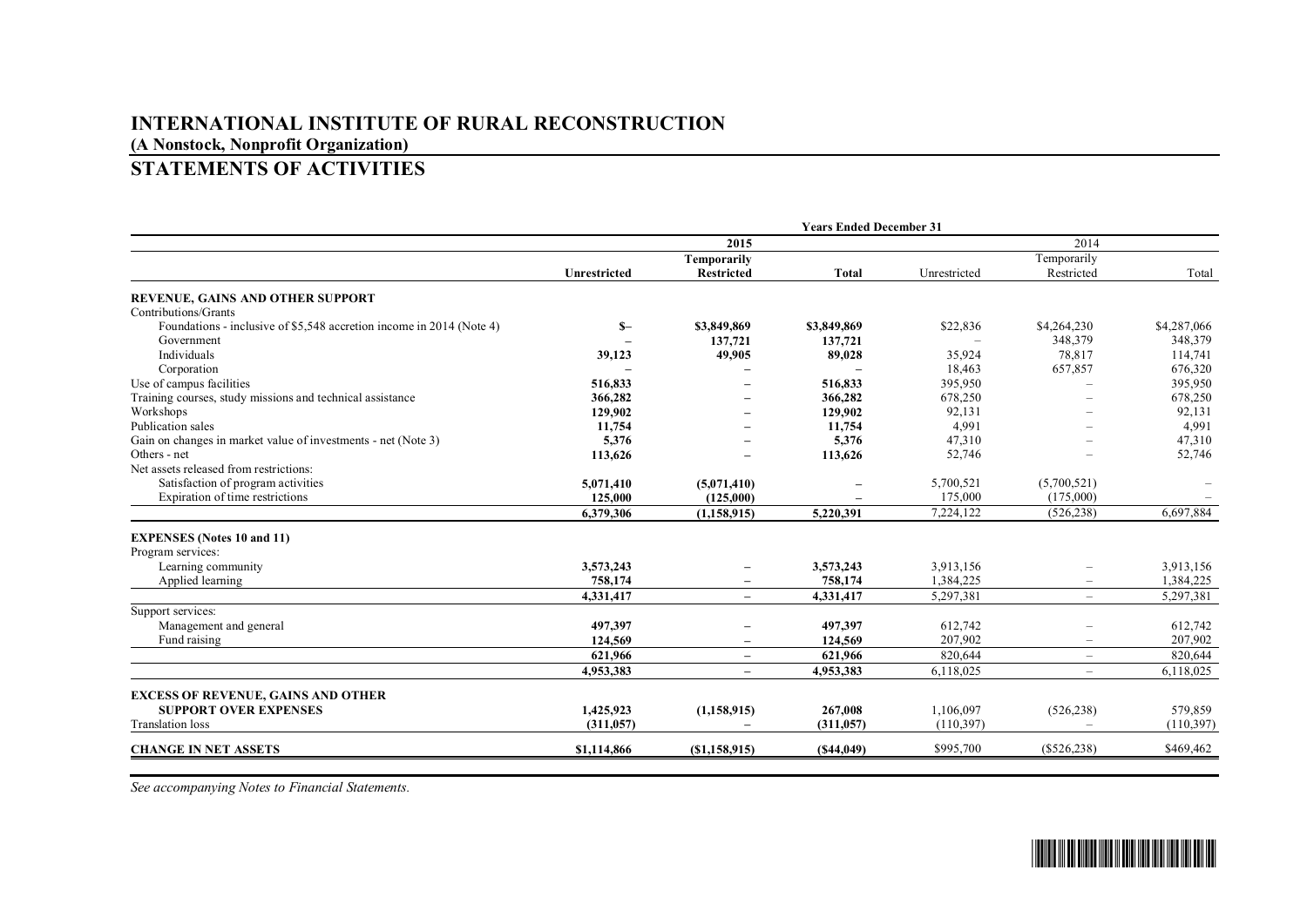## **STATEMENTS OF CHANGES IN NET ASSETS**

|                              |                     |             |                          | <b>Years Ended December 31</b> |              |              |                   |             |
|------------------------------|---------------------|-------------|--------------------------|--------------------------------|--------------|--------------|-------------------|-------------|
|                              |                     | 2015        |                          | 2014                           |              |              |                   |             |
|                              |                     | Temporarily | <b>Permanently</b>       |                                |              | l'emporarily | Permanently       |             |
|                              | <b>Unrestricted</b> | restricted  | restricted               | Total                          | Unrestricted | restricted   | restricted        | Total       |
| Balance at beginning of year | \$1,209,722         | \$2,926,290 | \$717,982                | \$4,853,994                    | \$214,022    | \$3,452,528  | \$717,982         | \$4,384,532 |
| Change in net assets         | 1,114,866           | (1,158,915) | $\overline{\phantom{a}}$ | (44, 049)                      | 995,700      | (526, 238)   | $\qquad \qquad -$ | 469,462     |
| Balance at end of year       | \$2,324,588         | \$1,767,375 | \$717.982                | \$4,809,945                    | \$1,209,722  | \$2,926,290  | \$717.982         | \$4,853,994 |
|                              |                     |             |                          |                                |              |              |                   |             |

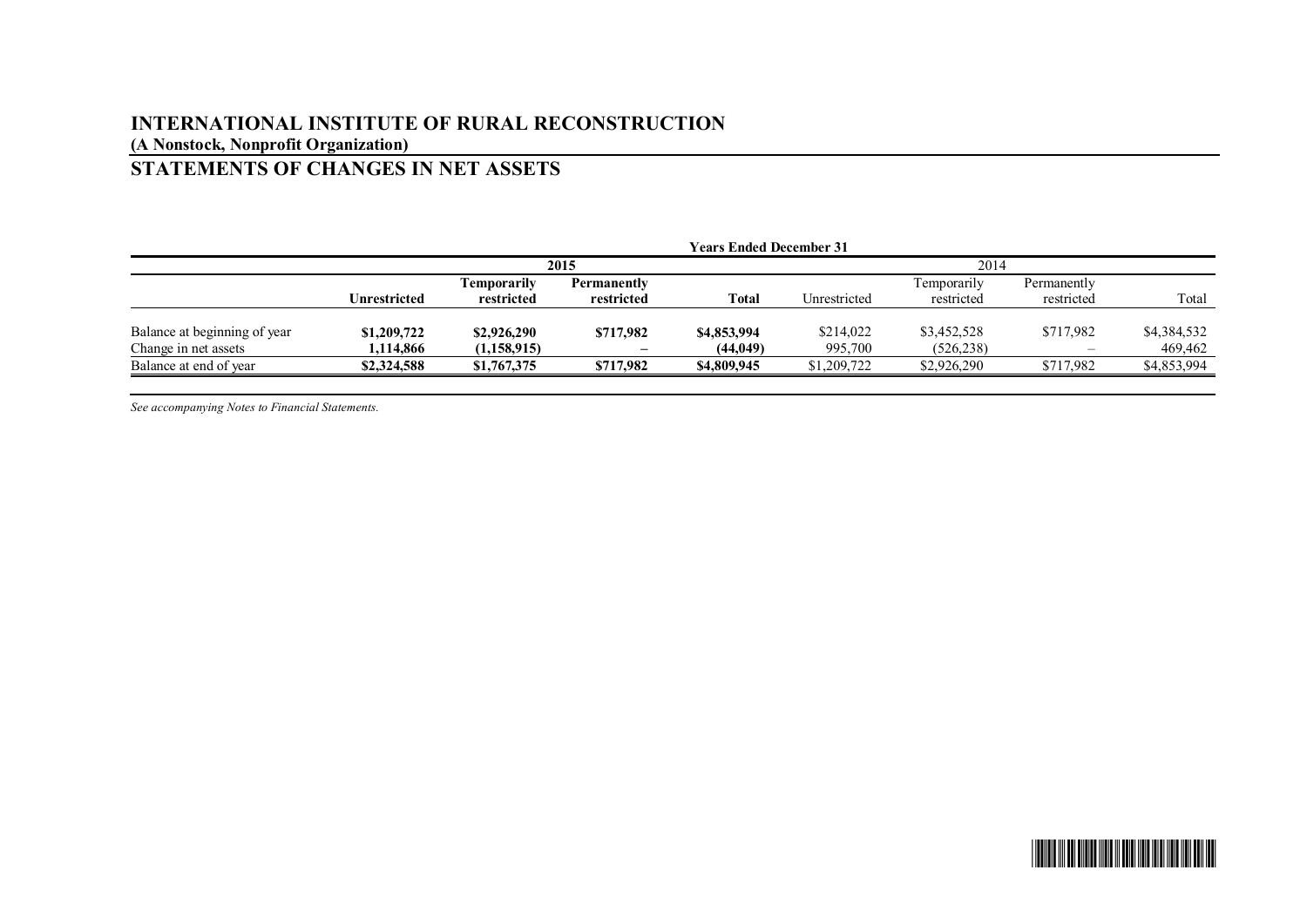## **STATEMENTS OF CASH FLOWS**

|                                                          | <b>Years Ended December 31</b> |             |
|----------------------------------------------------------|--------------------------------|-------------|
|                                                          | 2015                           | 2014        |
| <b>CASH FLOWS FROM OPERATING ACTIVITIES</b>              |                                |             |
| Excess of revenue, gains and other support over expenses | \$267,008                      | \$579,859   |
| Adjustment to reconcile change in net assets to net cash |                                |             |
| provided by operating activities:                        |                                |             |
| Effect of foreign exchange rate changes on translation   | (307, 288)                     | (80, 425)   |
| Depreciation and amortization (Notes 6 and 11)           | 102,592                        | 85,188      |
| Interest and dividend income (Note 3)                    | (13, 924)                      | (14,976)    |
| Gain on changes in market value of investments (Note 3)  | 5,376                          | (47,310)    |
| Loss on disposal of property and equipment (Note 6)      | 110                            |             |
| Accretion income (Note 4)                                |                                | (5,548)     |
| Working capital adjustments:                             |                                |             |
| Decrease (increase) in:                                  |                                |             |
| Contribution receivables                                 | 1,125,150                      | (1,081,484) |
| Other receivables                                        | 80,927                         | 236,956     |
| Prepayment and other assets                              | (34, 154)                      | (2,060)     |
| Increase (decrease) in:                                  |                                |             |
| Accounts payable and other current liabilities           | (691, 667)                     | 634,123     |
| Pension liability                                        | 58,227                         | (2,997)     |
| Other noncurrent liabilities                             | 2,973                          |             |
| Net cash provided by operating activities                | 595,330                        | 301,326     |
| <b>CASH FLOWS FROM INVESTING ACTIVITIES</b>              |                                |             |
| Additions to property and equipment (Note 6)             | (124, 646)                     | (150, 219)  |
| Withdrawal of investments (Note 3)                       | 19,407                         | 398,296     |
| Net cash provided by (used in) investing activities      | (105, 239)                     | 248,077     |
| <b>NET INCREASE IN CASH</b>                              | 490,091                        | 549,403     |
| <b>CASH AT BEGINNING OF YEAR</b>                         | 2,011,991                      | 1,462,588   |
| <b>CASH AT END OF YEAR (Note 3)</b>                      | \$2,502,082                    | \$2,011,991 |

\*SGVFS019120\*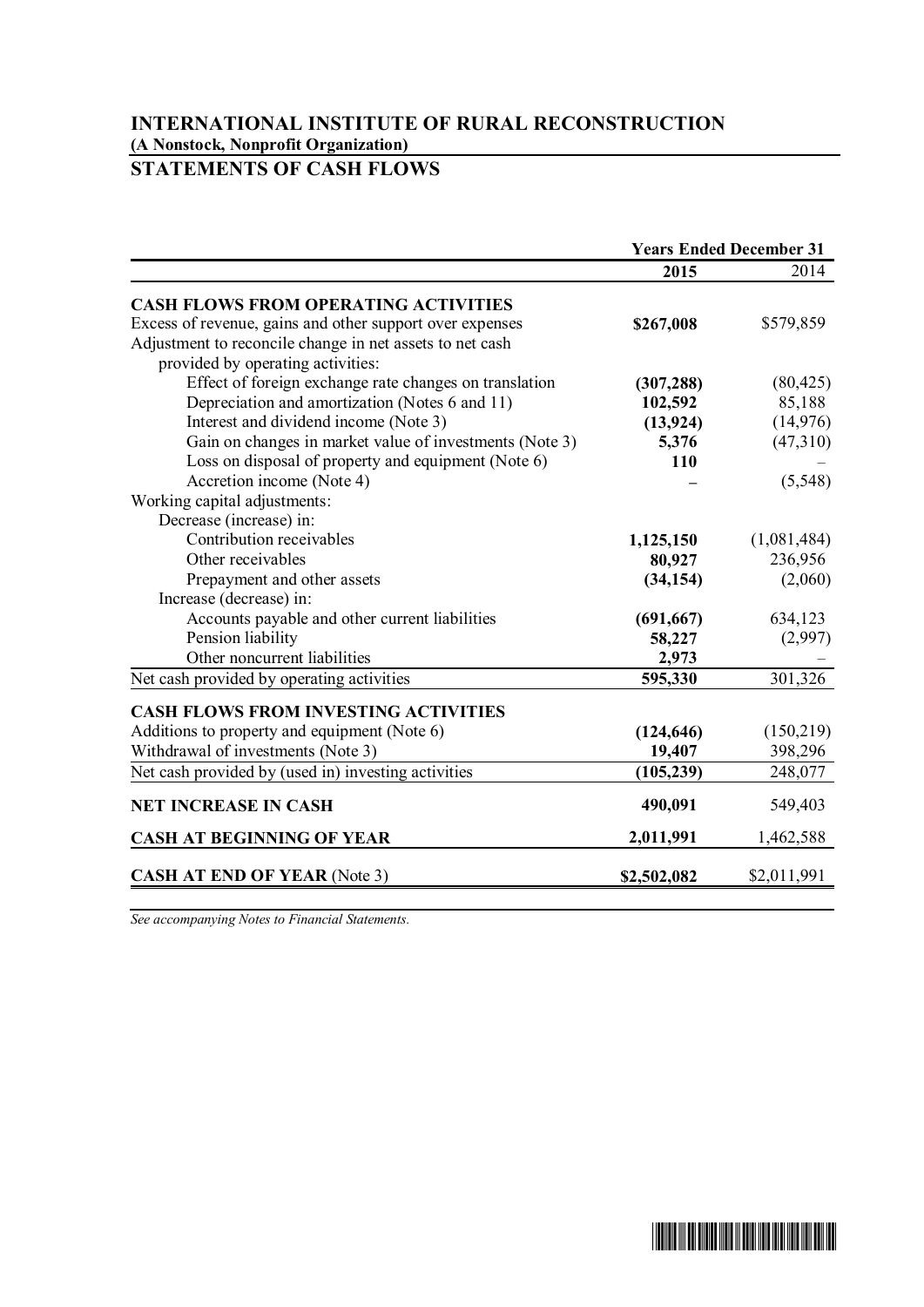## **NOTES TO FINANCIAL STATEMENTS**

## 1. **Organization Information**

The International Institute of Rural Reconstruction (IIRR or the Institute) is a not-for-profit organization formed in 1960 under the laws of the State of Delaware, United States of America (U.S.A.). IIRR Headquarters is located in the Philippines. IIRR has regional centers in Asia (Philippines) and Africa (Kenya) and offices in Addis Ababa, Ethiopia; Kampala, Uganda; Juba, South Sudan and New York, U.S.A.

IIRR is a tax-exempt organization under Section 501(c)(3) of the United States Internal Revenue Code. IIRR is a recognized public charity. Contributions to IIRR qualify for the maximum allowable charitable deduction in the U.S.A.

IIRR is a global learning, training and capacity development organization which, with its predecessor organizations, has more than 80 years of experience and commitment to rural development. The Institute's program service has two main functional categories (described in Note 11), i.e. learning community program and applied learning program. Resource generation is focused on unrestricted contributions, restricted grants, earned revenue through trainings, workshops, study programs, customized courses, technical assistance, use of campus facilities, publication sales and investment return on endowment funds.

The accompanying consolidated financial statements were approved and authorized for issue by the Board of Trustees (BOT) on April 30, 2016.

## 2. **Summary of Significant Accounting and Financial Reporting Policies**

## Basis of Preparation

The accompanying financial statements of IIRR have been prepared in compliance with accounting principles generally accepted in the U.S.A., applicable to a not-for-profit organization as described in American Institute of Certified Public Accountants Audit and Accounting Guide, "Not-for-Profit Organization."

## Classification of Net Assets

The net assets of IIRR and changes therein are classified and reported on the basis of the existence or absence of donor-imposed restrictions, as follows:

§ Unrestricted Net Assets

Net assets that are not subject to any donor-imposed stipulations. Unrestricted assets may be designated for specific purposes by action of the Board of Trustees (BOT).

§ Temporarily Restricted Net Assets

Net assets that are subject to donor-imposed stipulations that may be met either by actions of IIRR or by passage of time. When a restriction expires, that is, a stipulated time restriction ends or a purpose restriction is accomplished, the assets are reclassified to unrestricted net assets and reported in the statement of activities as net assets released from restrictions.

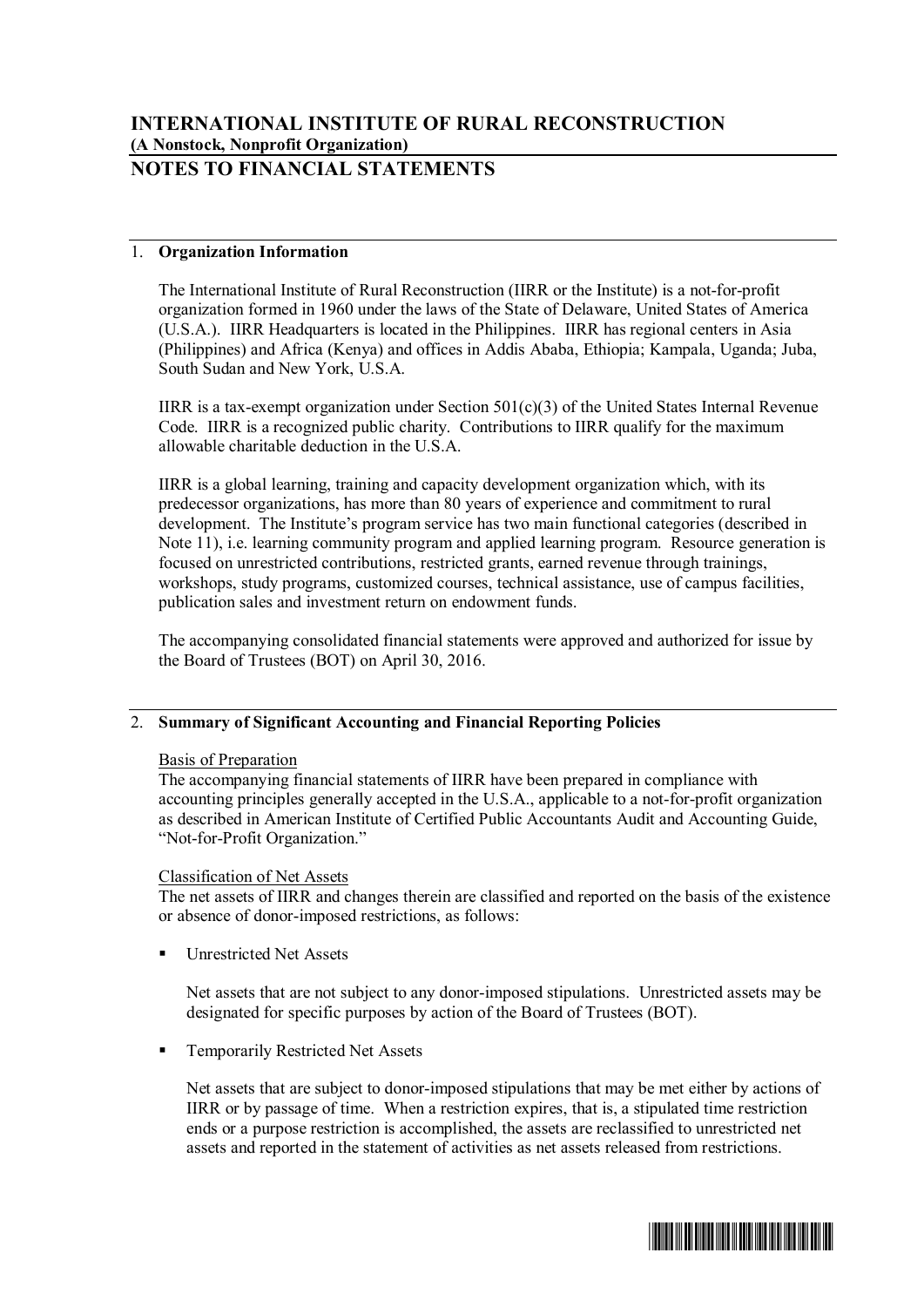§ Permanently Restricted Net Assets

Net assets that are subject to donor-imposed stipulations that neither expire by passage of time nor can be fulfilled or otherwise removed by IIRR. Generally, the donors of these assets permit IIRR to use all or part of the investment return on these assets.

#### Basis of Accounting

The accompanying financial statements have been prepared on the accrual basis of accounting. Revenues are recorded when earned and expenses when incurred and measurable, regardless of when the related cash flows take place. Non-exchange transactions, in which IIRR receives value without directly giving equal value in exchange, include grants and private donations. On an accrual basis, revenue from these transactions is recognized in the year in which all criteria are satisfied, if measurable and probable of collection.

#### Use of Estimates

The preparation of financial statements in conformity with accounting principles generally accepted in the U.S.A. requires management to make estimates and assumptions that affect the reported amounts of assets and liabilities and disclosures of contingent assets and liabilities at the date of the financial statements. Estimates also affect the reported amounts of revenue, expenses, or other changes in net assets during the year. Actual results could differ from these estimates.

#### Cash and Cash Equivalents

Cash includes cash on hand and in banks. Cash equivalents are short-term, highly liquid investments that are readily convertible to known amounts of cash with original maturities of three months or less and that are subject to an insignificant risk of change in value.

### Investments

Investments are reported at fair value based on quoted market prices. Gains and losses on investments are based on the appreciation or depreciation of the market values at the earlier of the end of the year (unrealized) or the time of sale (realized) and are reported as increases or decreases in unrestricted net assets unless their use is restricted by explicit donor stipulation.

## Contributions and Other Receivables

Contributions and other receivables are recognized initially at fair value. After initial measurement, contributions and other receivables are carried at amortized cost using the effective interest rate method, less any allowance for impairment. Unconditional promise to give in future periods are initially recorded at estimated fair value determined using the discounted present value of expected cash flows and subsequently amortized over the expected payment period, net of allowance for impairment. The discount rates are determined at the time the unconditional promise to give is initially received. The allowance is established by charges to the statement of activities in the form of provision for doubtful accounts. The allowance for uncollectible contributions receivable is based upon the Institute's analysis of past collection experience, pledge activity and other judgmental factors.

#### Property and Equipment

Property and equipment are carried at cost less accumulated depreciation and amortization and any impairment in value.

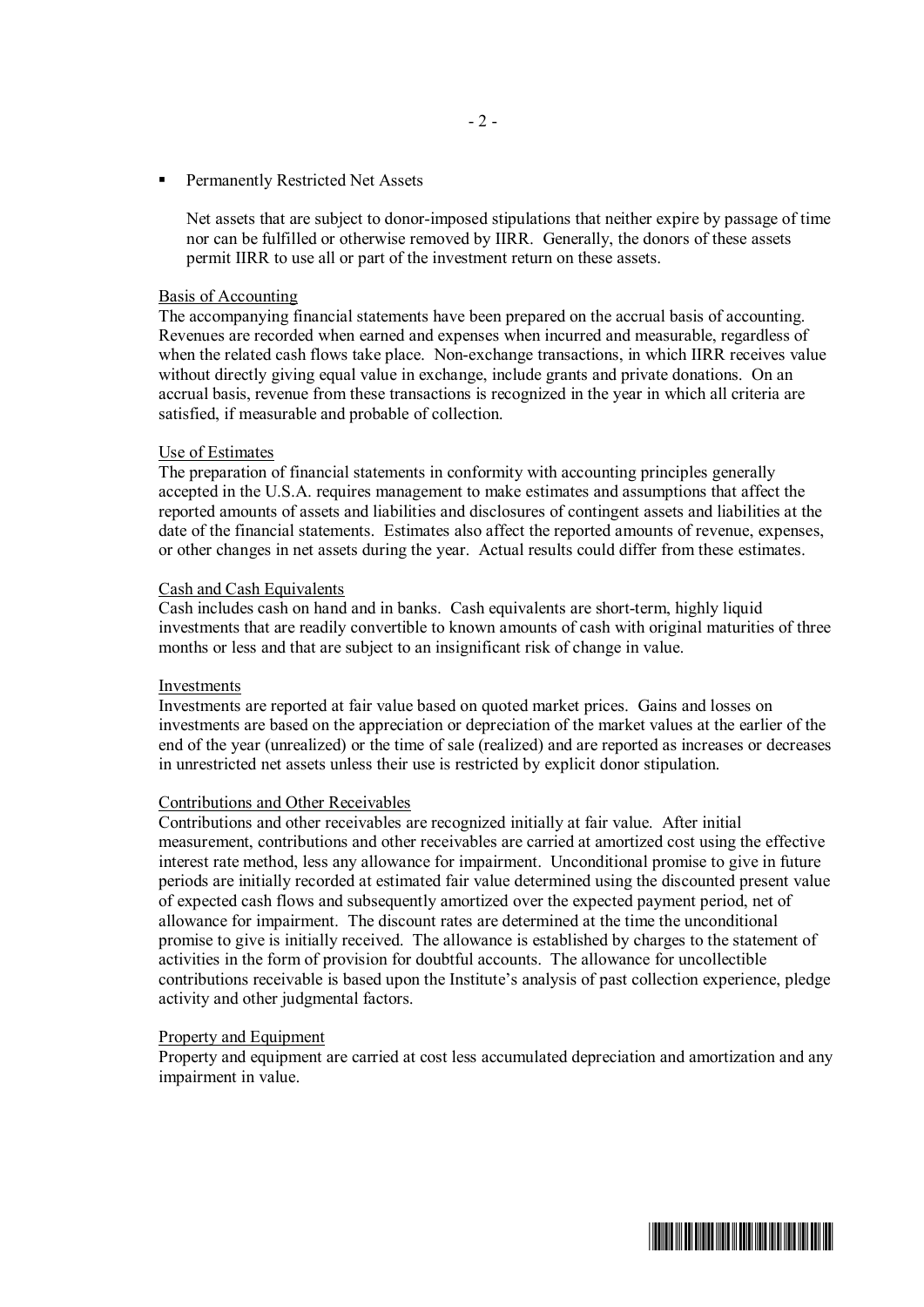The initial cost of property and equipment consists of its purchase price, including other directly attributable costs in bringing the property and equipment to its working condition and location for its intended use. Expenditures incurred after the property and equipment have been put into operation, such as repairs and maintenance, are normally charged to the statement of activities in the year such costs are incurred. In situations where it can be clearly demonstrated that the expenditures have resulted in an increase in the future economic benefits expected to be obtained from the use of an item of property and equipment beyond its originally assessed standard of performance, the expenditures are capitalized as additional costs of property and equipment.

Depreciation and amortization are computed using the straight-line method over the following estimated useful lives:

| Leasehold improvements         | 10 to 25 years or the term of the lease, |
|--------------------------------|------------------------------------------|
|                                | whichever period is shorter              |
| <b>Buildings</b>               | 10 to 25 years                           |
| Furniture and office equipment | 3 to 5 years                             |
| Transportation equipment       | 5 to 8 years                             |
| Other equipment                | 5 to 10 years                            |

The useful lives and depreciation and amortization method are reviewed periodically to ensure that the periods and method of depreciation and amortization are consistent with the expected pattern of economic benefits from items of property and equipment.

When property and equipment are retired or otherwise disposed of, the cost and related accumulated depreciation and amortization and any impairment in value are removed from the accounts and any resulting gain or loss is credited or charged to statement of activities.

The carrying values of property and equipment are reviewed for impairment when events or changes in circumstances indicate that their carrying value may not be recoverable. If any such indication exists and when the carrying values exceed the estimated recoverable amount, the assets are written down to their fair value. Any impairment loss is recognized in the statement of activities.

Fully depreciated property and equipment is retained in the accounts until it is no longer in use and no further depreciation is credited or charged to current activities.

#### Revenue and Expense Recognition

Contributions and grants, which include unconditional promises to give (pledges), are recognized as revenue in the year they are received or promised, whichever is earlier. An unconditional promise to give is recognized when a promise is made or received, provided there is sufficient evidence in the form of verifiable documentation.

Donor-restricted contributions whose restrictions are met or have expired in the same reporting year are classified as unrestricted support. Contributions and grants received intended for projects to be undertaken in future years are accounted for as temporarily restricted net assets. Gains and losses on investments and other assets and liabilities are reported as increases or decreases in unrestricted net assets unless their use is restricted by explicit donor stipulation.

Revenue from other services, such as training, workshops, study programs, customized courses and technical assistance, are recognized when services have been rendered and collection is reasonably assured.

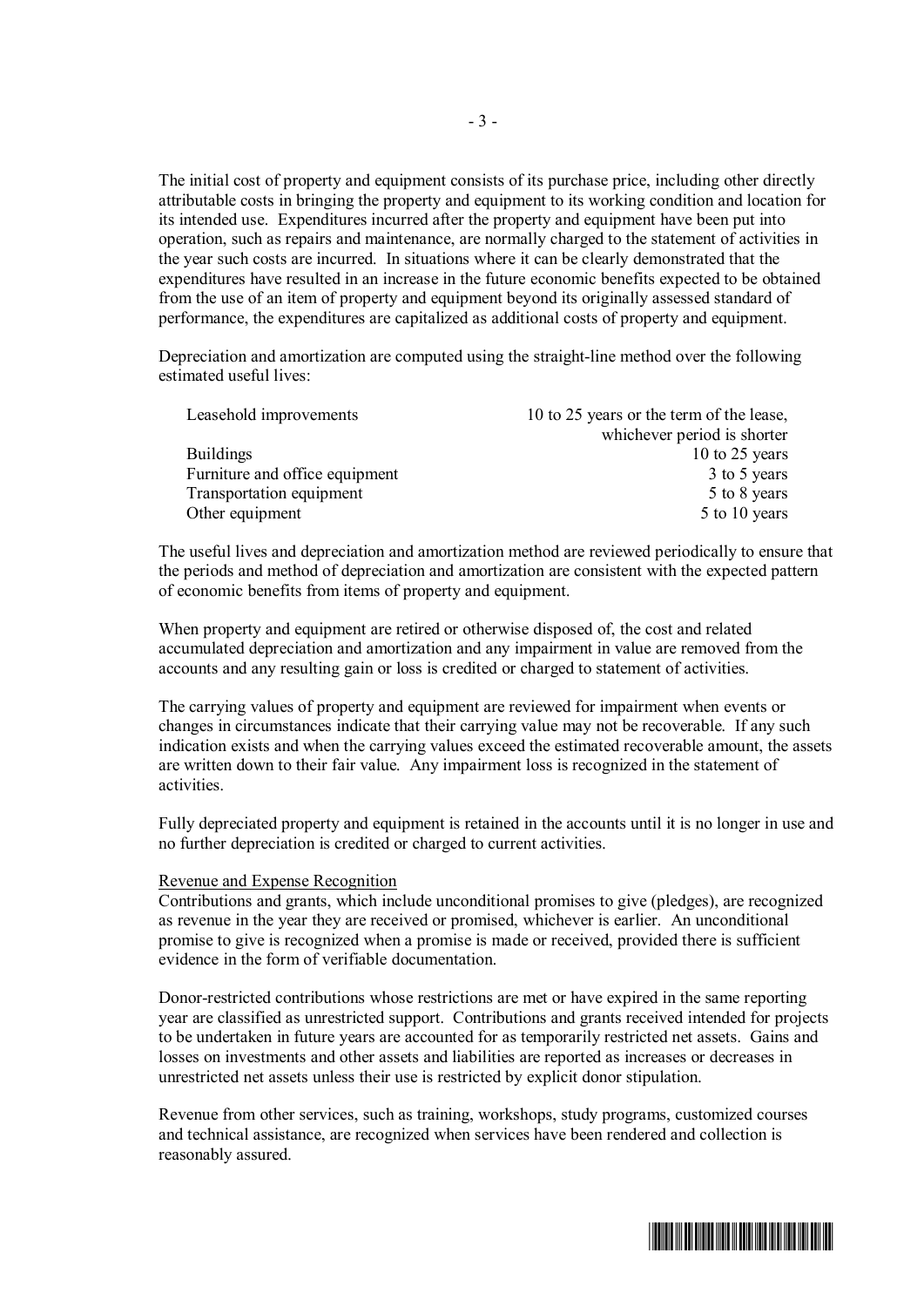Revenue from use of campus facilities are recognized based on actual occupancy and when collection is reasonably assured.

Revenues from sale of books and other published materials are recognized when the significant risks and rewards of ownership of the published materials have passed to the buyer and the amount of revenues can be reliably measured.

Expenses are generally reported as decreases in unrestricted net assets. Expirations of donorimposed stipulations or of the BOT designations that simultaneously increase one class of net assets and decrease another are reported as transfers between the applicable classes of net assets.

#### Allocation of Expenses

The cost incurred in the various programs and other activities has been summarized on a functional basis (see Note 11). Directly identifiable expenses are charged to program and supporting services. Expenses related to more than one function are charged to program and supporting services using the prevailing IIRR cost allocation methodology.

#### Pension Cost

IIRR's pension cost is based on the defined benefit pension plan for employees in the Philippines and defined contribution pension plan for employees in the U.S.A. and Africa Regional Center. Defined benefit pension plan includes the service cost determined under the projected unit credit method. This method reflects benefits earned by the employees to the date of the valuation taking into consideration the employees' projected salaries. Under the defined contribution pension plan, the Institute's obligation for each reporting period is determined by the amounts to be contributed for that reporting period.

#### Translation of Philippine and Other Regional Centers' Financial Statements

Financial statements of IIRR's Philippine and other Regional Centers are translated in accordance with Statement of Financial Accounting Standard No. 52, "Foreign Currency Translation." Under this method, assets and liabilities, expressed in Philippine pesos, Kenyan shillings, Ugandan shillings, Ethiopian birr, South Sudan pound, United Kingdom pounds and euro, have been translated into U.S. dollar amounts at the closing exchange rates at the financial position date, while revenues and expenses have been translated at the average exchange rate of each center for the year. Other changes in fund balances are translated at the rate in effect in the year the transactions were originally recorded.

#### Functional and Reporting Currency

The functional and reporting currency of IIRR is the U.S. dollar. All values are rounded to the nearest dollar unit, unless otherwise indicated.

#### Fair Value of Financial Instruments

The Institute values its investments in accordance with Financial Accounting Standards Board (FASB) ASC 820, *Fair Value Measurements and Disclosures.* ASC 820 does not require any new fair value measurements but rather eliminates inconsistencies in guidance found in various prior accounting pronouncements. ASC 820 defines fair value, requires expanded disclosures about fair value measurements, and establishes a three-level hierarchy for fair value measurements based on the observable inputs to the valuation of an asset or liability at the measurement date. Fair value is defined as the price that would be received to sell an asset or paid to transfer a liability in an orderly transaction between market participants at the measurement date. The inputs are prioritized according to the valuation techniques used to measure fair value. The highest priority is given to unadjusted quoted prices in active markets for identical assets or liabilities (Level 1

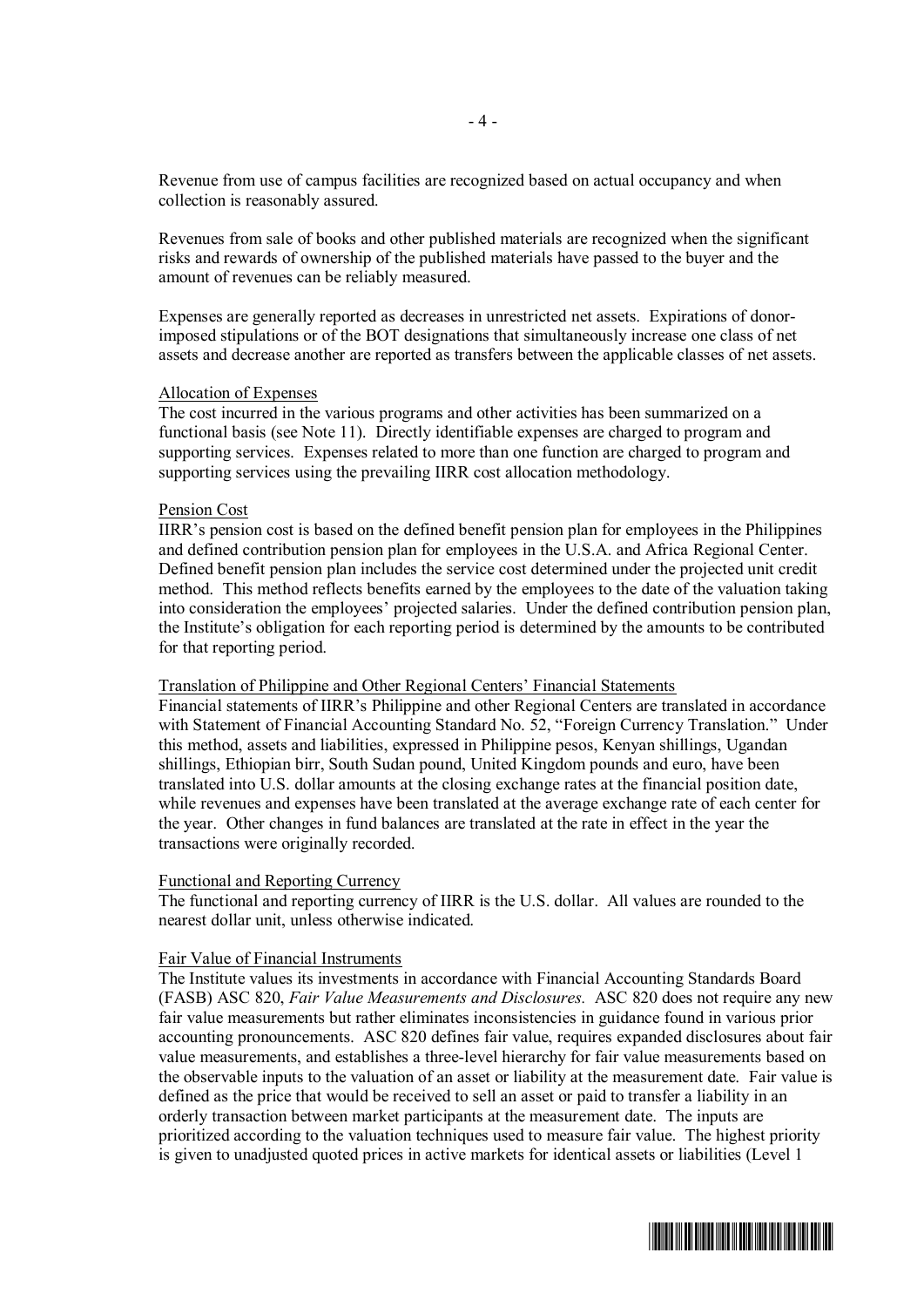inputs), and the lowest priority to measurements involving insignificant unobservable inputs (Level 3 inputs).

The three levels of the fair value hierarchy under ASC 820 are as follows:

- *Level 1*: Inputs are unadjusted quoted prices for identical assets or liabilities in active markets that the Institute has the ability to access.
- *Level 2*: Inputs other than quoted prices included in Level 1 that are either directly or indirectly observable for the assets or liabilities.

*Level 3*: Inputs are unobservable and significant to the fair value measurement.

In May 2015, the FASB issued an amendment to ASC 820, *Disclosure for Investments in Certain Entities that Calculate Net Asset Value per share (or its equivalents)* which elect to measure the fair value investment using the net asset value per share. This amendment has no impact in the Institute's financial statements.

The asset's or liability's fair value measurement level within the fair value hierarchy is based on the lowest level of any input that is significant to the fair value measurement. Valuation techniques used need to maximize the use of observable inputs and minimize the use of unobservable inputs.

The Institute employs the methods as described in ASC 820 to value its financial assets and liabilities. ASC 820 applies to other accounting pronouncements that require or permit fair value measurements and, accordingly, ASC 820 does not require any new fair value measurements. Fair value measurements are applied based on the unit of account from the reporting entity's perspective. The unit of account determines what is being measured by reference to the level at which the asset or liability is aggregated (or disaggregated) for purposes of applying other accounting pronouncements.

The fair values of cash and cash equivalents, other receivables, and accounts payable and other current liabilities approximate their carrying values due to the relatively short-term maturity of these financial instruments.

The fair value of contributions receivable is based on the discounted value of future cash flows using the prevailing risk free Euro and U.S. dollar interest rates plus spread.

### 3. **Cash and Cash Equivalents and Investments**

### Cash and cash equivalents

The cash and cash equivalents account consist of:

|                       | 2015        | 2014        |
|-----------------------|-------------|-------------|
| Cash in banks         | \$2,102,000 | \$1,556,390 |
| Cash on hand          | 2,681       | 17,743      |
|                       | 2,104,681   | 1,574,133   |
| Short-term placements | 397,401     | 437,858     |
|                       | \$2,502,082 | \$2,011,991 |

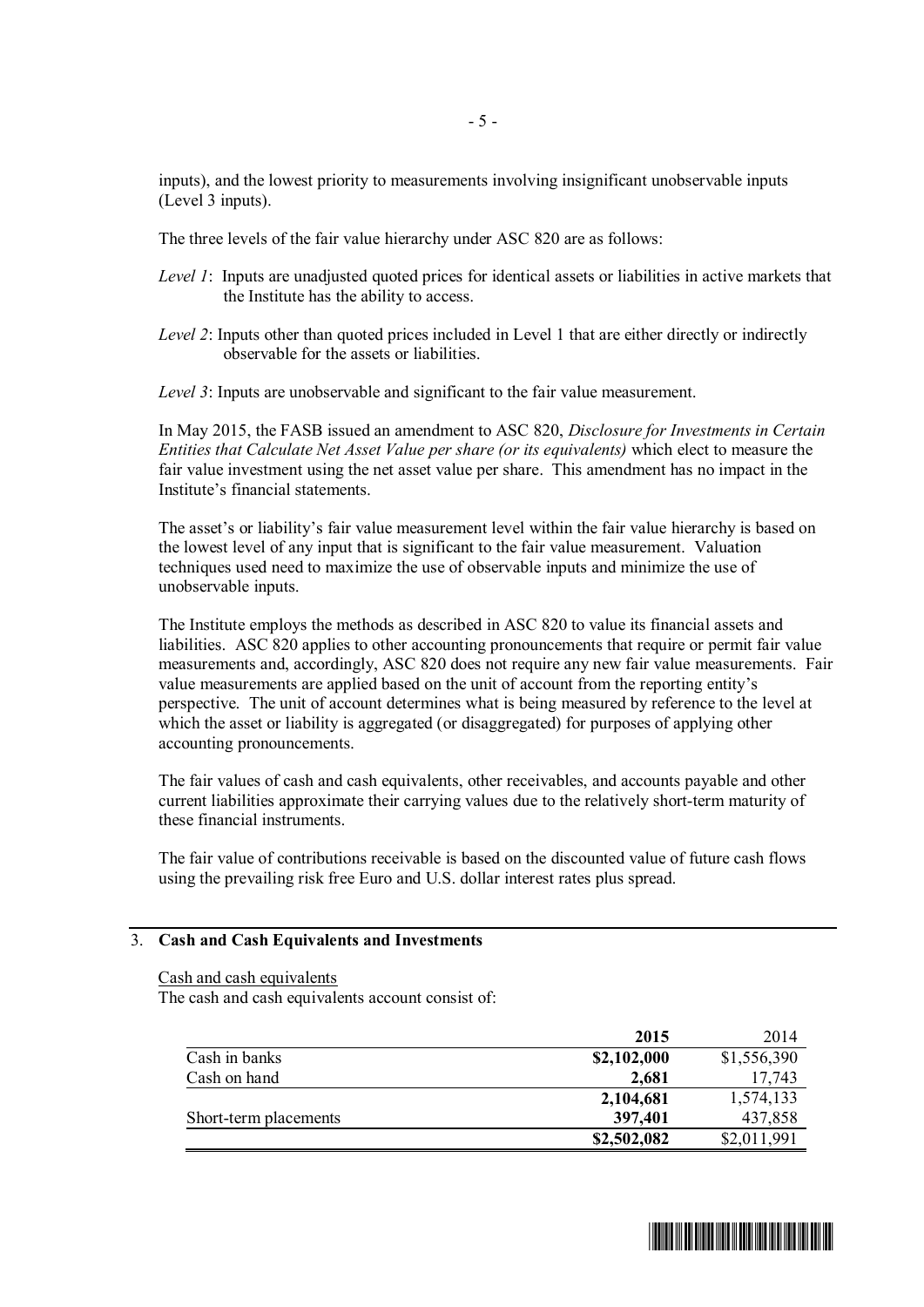Cash in banks earn interest at their respective bank deposit rates. Short-term investments are made for varying periods of one day to three months depending on the immediate cash requirements of the Institute and earn interest at the respective short-term investment rates.

Cash in bank includes restricted cash amounting to \$1,686,918 and \$1,086,640 in 2015 and 2014, respectively, which pertains to amounts given by various donors for the implementation of program services.

#### Investments

The movements in the investments held in the U.S.A. are as follows:

|                                    |                      |                                | 2015                       |           |
|------------------------------------|----------------------|--------------------------------|----------------------------|-----------|
|                                    |                      | <b>Short-term</b>              | Long-term                  |           |
|                                    | <b>Equity Stocks</b> | <b>Money Market Placements</b> | <b>U.S. Treasury Notes</b> | Total     |
| Cost at January 1, 2015            | \$408,162            | \$1,158                        | \$38,652                   | \$447,972 |
| Gain on changes in market value at |                      |                                |                            |           |
| January 1, 2015                    | 206,994              |                                | 95,253                     | 302,247   |
| Market value at January 1, 2015    | 615,156              | 1,158                          | 133,905                    | 750,219   |
| Interest and dividends             | 12,219               |                                | 1,705                      | 13,924    |
| Withdrawals                        | (18, 736)            |                                | (671)                      | (19, 407) |
| Gain due to change in market value | (5,007)              |                                | (369)                      | (5,376)   |
|                                    | \$603,632            | \$1,158                        | \$134,570                  | \$739,360 |
| Cost at December 31, 2015          | \$401,645            | \$1,158                        | \$39,686                   | \$442,489 |
| Gain on changes in market value at |                      |                                |                            |           |
| December 31, 2015                  | 201,987              |                                | 94,884                     | 296,871   |
|                                    | \$603,632            | \$1,158                        | \$134,570                  | \$739.360 |

|                                    |                      |                         | 2014                |            |
|------------------------------------|----------------------|-------------------------|---------------------|------------|
|                                    |                      | Short-term              | Long-term           |            |
|                                    | <b>Equity Stocks</b> | Money Market Placements | U.S. Treasury Notes | Total      |
| Cost at January 1, 2014            | \$624.939            | \$47,062                | \$106,072           | \$778,073  |
| Gain on changes in market value at |                      |                         |                     |            |
| January 1, 2014                    | 158,760              | 53,219                  | 96,177              | 308,156    |
| Market value at January 1, 2014    | 783,699              | 100,281                 | 202,249             | 1,086,229  |
| Interest and dividends             | 12,191               |                         | 2,785               | 14,976     |
| Withdrawals                        | (228,968)            | (99, 123)               | (70,205)            | (398, 296) |
| Loss due to change in market value | 48,234               |                         | (924)               | 47,310     |
|                                    | \$615,156            | \$1,158                 | \$133,905           | \$750,219  |
| Cost at December 31, 2014          | \$408,162            | \$1,158                 | \$38,652            | \$447,972  |
| Gain on changes in market value at |                      |                         |                     |            |
| December 31, 2014                  | 206,994              |                         | 95,253              | 302,247    |
|                                    | \$615,156            | \$1,158                 | \$133,905           | \$750,219  |

Gain due to change in market value during the year is shown as "Gain on changes in market value of investment - net" in the statements of activities.

As of December 31, 2015 and 2014, the Institute's investments in equity stocks, money market placements and U.S. Treasury Notes are classified as Level 1, with fair values based on readily available determinable market prices. There were no changes in valuation techniques that resulted in transfer in or out of an investment's assigned level within the hierarchy.

#### Concentrations of Risks

*Custodial Credit Risk.* Cash and cash equivalents are maintained with several financial institutions. Deposits held with banks may exceed the amount of insurance provided on such deposits. Generally, these deposits may be redeemed upon demand and are maintained with financial institutions of reputable credit and therefore bear minimal credit risk.

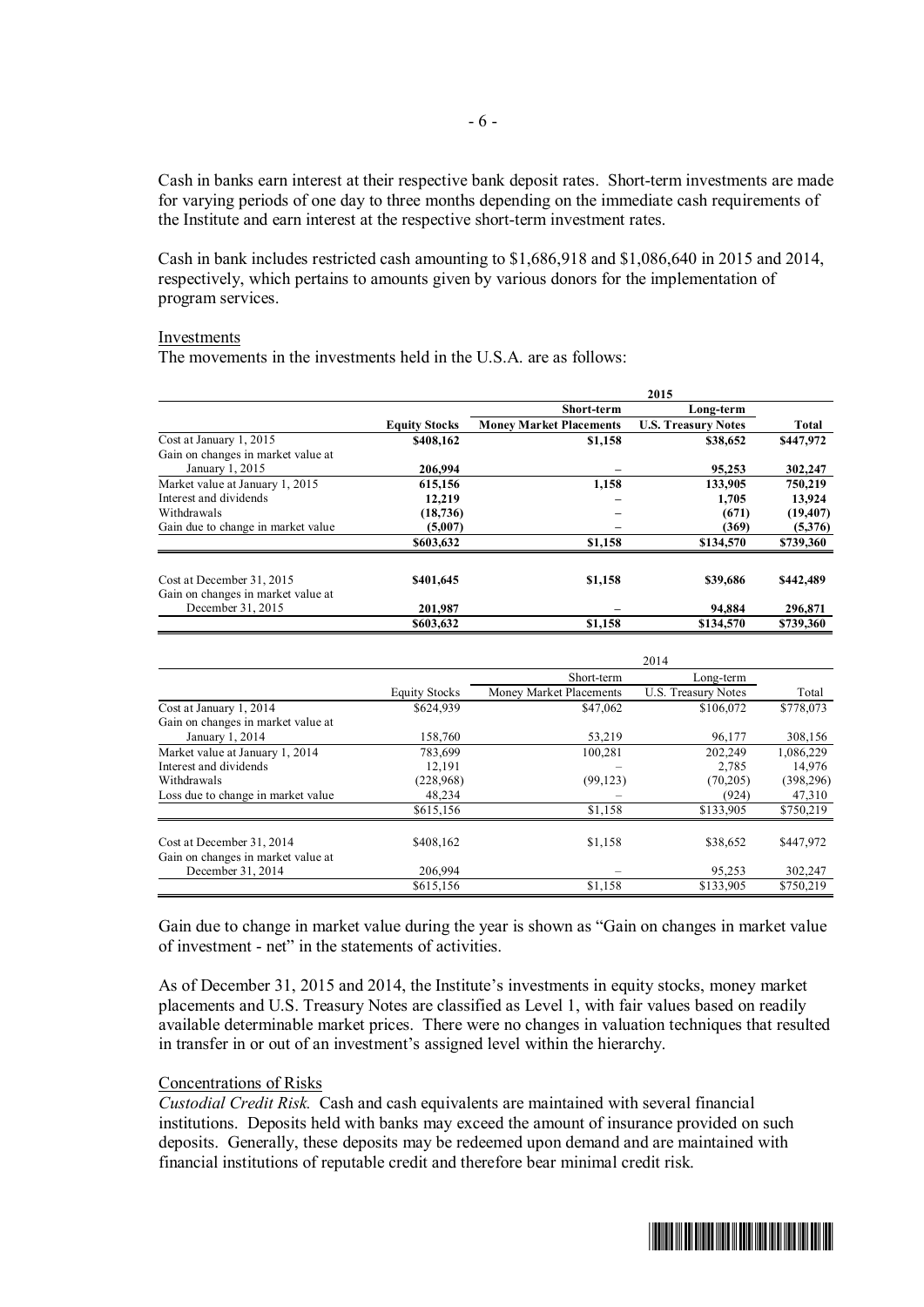*Interest Rate Risk.* Disclosure of the maturities of investments is required when the fair market value is adversely affected by changes in interest rates. Investments are intended to be held for an undefined period.

*Foreign Currency Risk.* IIRR has no significant foreign currency investments for 2015 and 2014 exposed to changes in exchange rates that will adversely affect the fair market value of an investment.

The main investment management objective is to maintain security and liquidity. Subject to that objective, IIRR seeks a reasonable return on its investments given their risk profile. IIRR is restricted to invest in instruments of a limited class of issuers, particularly government or government-guaranteed obligations, money market mutual funds, corporate obligations and certain index securities.

The following table presents the Institute's cash deposits exposed to foreign currency risk:

|                         | 2015        |                   | 2014        |             |
|-------------------------|-------------|-------------------|-------------|-------------|
|                         | Original    | <b>Functional</b> | Original    | Functional  |
|                         | currency    | currency          | currency    | currency    |
| Cash deposits:          |             |                   |             |             |
| In Kenyan shillings     | 14,104,450  | \$135,450         | 72,852,884  | \$804,116   |
| In Ethiopian birr       | 6,865,218   | 325,674           | 3,008,037   | 149,654     |
| In United Kingdom pound | 125,937     | 187,966           |             |             |
| In Philippine peso      | 6,796,961   | 144,432           | 7,170,429   | 160,341     |
| In Sudanese pound       | 2,594       | 423               | 7,639       | 1,329       |
| In Ugandan shillings    | 136,235,088 | 39,829            | 218,888,188 | 77,769      |
| In Euro                 | 7,606       | 8,267             | 1,478       | 1,680       |
|                         |             | \$842,041         |             | \$1,194,889 |

The table below shows the closing exchange rates used in translating the foreign-currency denominated cash deposits to \$1:

|                       | 2015     | 2014     |
|-----------------------|----------|----------|
| Kenyan shillings      | 104.13   | 90.60    |
| Ethiopian birr        | 21.08    | 20.10    |
| United Kingdom pounds | 0.67     |          |
| Philippine peso       | 47.06    | 44.72    |
| Sudanese pound        | 6.13     | 5.75     |
| Ugandan shillings     | 3,420.50 | 2,814.60 |
| Euro                  | 0.92     | 0.88     |

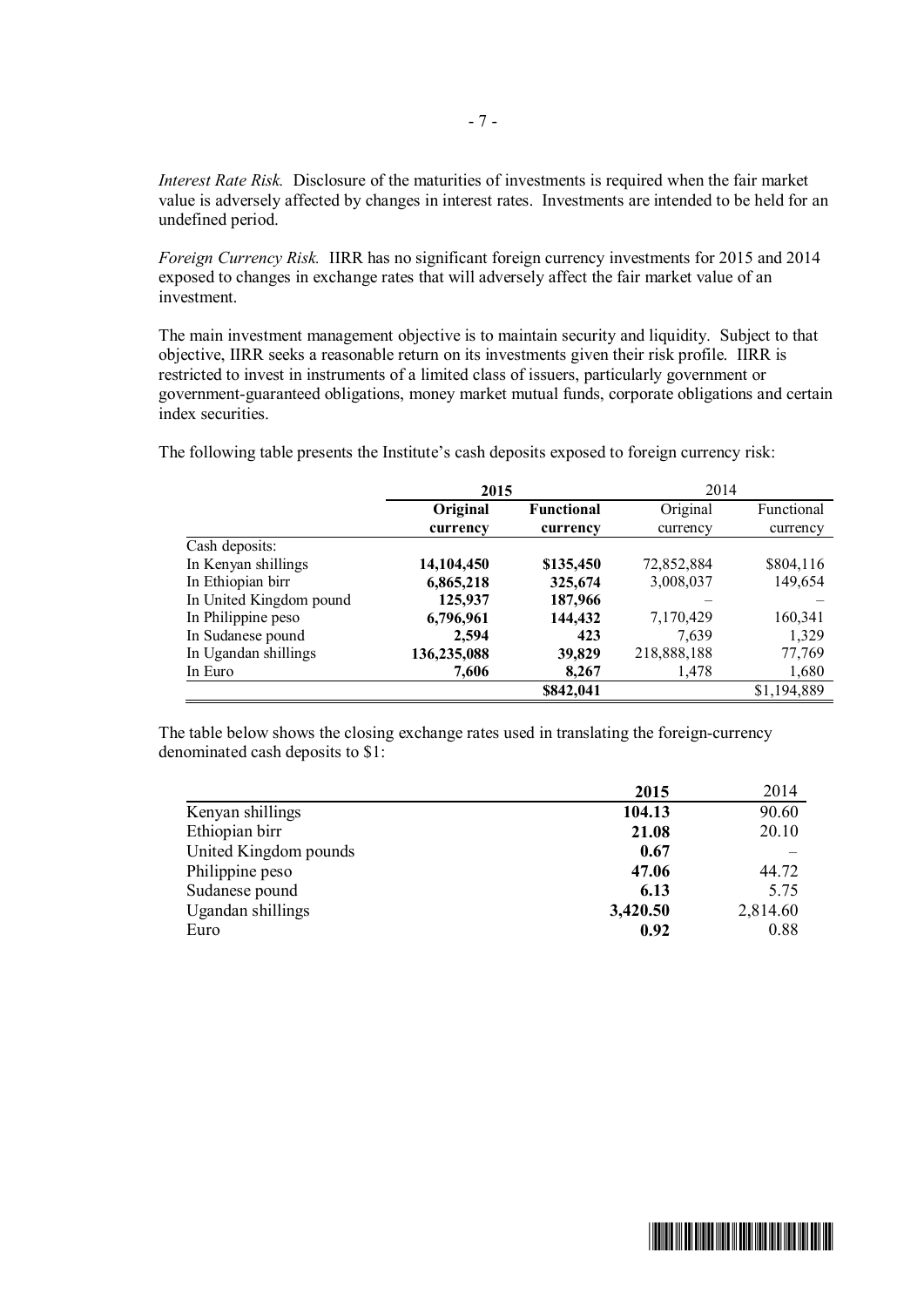The following table demonstrates the sensitivity to a reasonable possible change in U.S. dollar exchange rate, with all variables held constant, of the Institute's excess of revenue, gains and other support over expenses due to changes in the fair value of foreign-currency denominated cash deposits as at December 31, 2015 and 2014:

|                                           | Increase (Decrease)             |             |  |
|-------------------------------------------|---------------------------------|-------------|--|
|                                           | In Excess of Revenue, Gains     |             |  |
|                                           | And Other Support Over Expenses |             |  |
|                                           | 2015                            | 2014        |  |
| Appreciation of US\$ by 10% of all of the |                                 |             |  |
| Above-mentioned currencies                | (S76, 548)                      | (\$108,628) |  |
| Depreciation of US\$ by 10% of all of the |                                 |             |  |
| Above-mentioned currencies                | 89,538                          | 132,763     |  |
|                                           |                                 |             |  |

### 4. **Contributions Receivable**

These receivables are covered by signed grant agreements.

Realization of the pledges is expected in the following periods:

|                            | 2015        | 2014        |
|----------------------------|-------------|-------------|
| In one year or less        | \$1,052,771 | \$1,812,905 |
| Between one and five years | 296,688     | 661,704     |
|                            | \$1,349,459 | \$2,474,609 |

Movement in discount on contributions receivable are as follows:

|                            | 2015 |         |
|----------------------------|------|---------|
| In one year or less        |      | \$5,548 |
| Between one and five years |      | 5,548   |
|                            |      |         |

Accretion income is included as part of "Unrestricted Contribution/Grants - Foundation" in the statements of activities.

#### 5. **Other Receivables**

This account consists of:

|                                    | 2015      | 2014      |
|------------------------------------|-----------|-----------|
| Trade receivables                  | \$230,796 | \$265,443 |
| Advances to officers and employees | 7,446     | 14.754    |
| Others                             | 3.776     | 42.748    |
|                                    | \$242,018 | \$322,945 |

Trade receivables consist of grants arising from technical assistance, study programs and training courses.

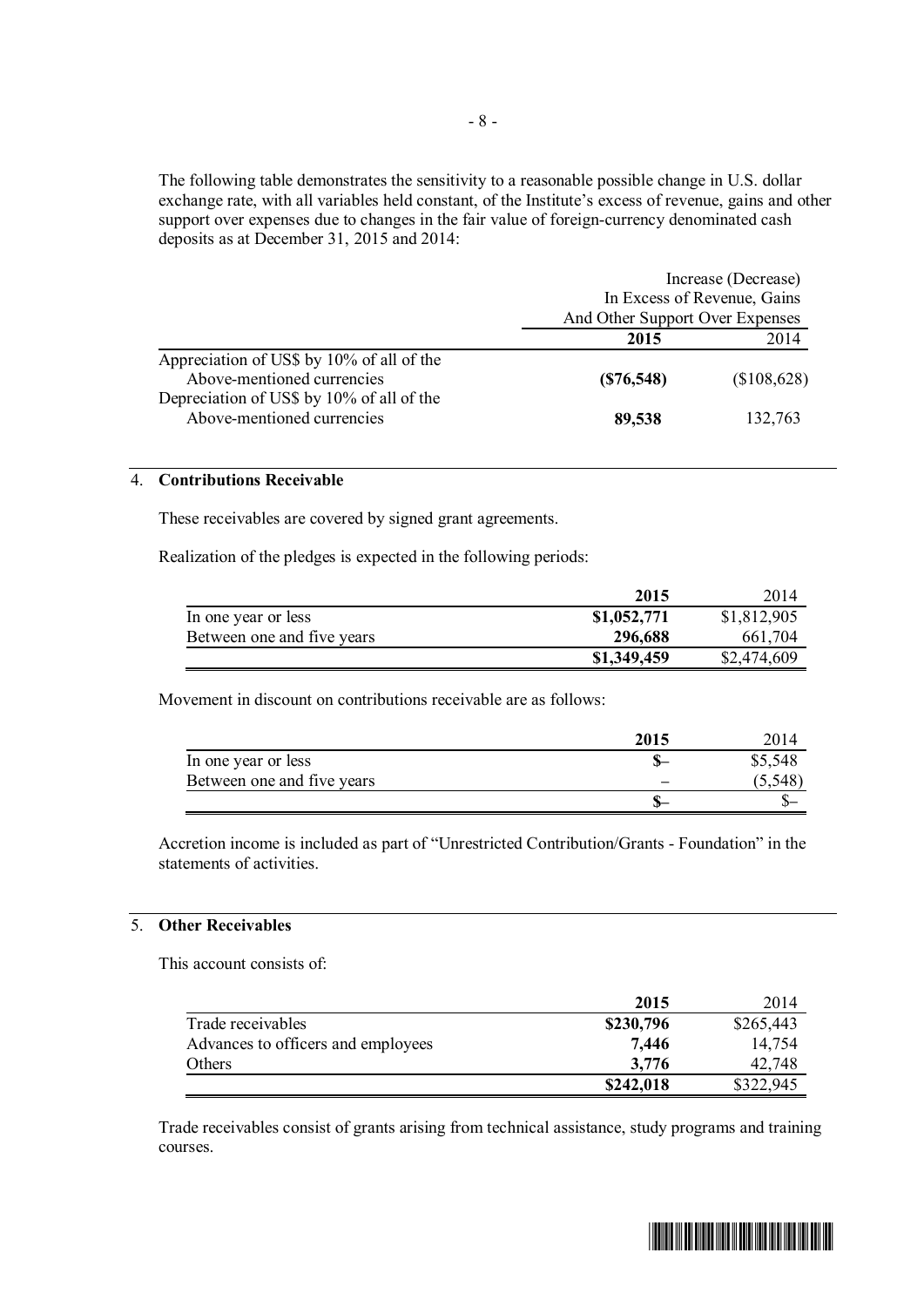Advances to officers and employees are noninterest-bearing and have an average term of one year.

Other receivables include deposits to suppliers and creditors and other receivables from staff*.*

### 6. **Property and Equipment**

This account consists of:

|                                                     |                     |                  | <b>Furniture and</b> |                       |           |             |
|-----------------------------------------------------|---------------------|------------------|----------------------|-----------------------|-----------|-------------|
|                                                     | Leasehold           |                  | Office               | <b>Transportation</b> | Other     |             |
|                                                     | <b>Improvements</b> | <b>Buildings</b> | Equipment            | Equipment             | Equipment | Total       |
| Cost                                                |                     |                  |                      |                       |           |             |
| Balance at January 1, 2014                          | \$51,317            | \$715,528        | \$839,260            | \$548,248             | \$202,505 | \$2,356,858 |
| Additions                                           |                     | 2,511            | 68,483               | 75,267                | 3,958     | 150,219     |
| Disposals                                           |                     |                  | (15,343)             | (9,965)               | (12, 195) | (37,503)    |
| Cumulative translation                              |                     |                  |                      |                       |           |             |
| adjustments                                         | (370)               | (5,259)          | (74, 593)            | (61,084)              | 4,058     | (137,248)   |
| Balance at December 31, 2014                        | 50.947              | 712,780          | 817,807              | 552,466               | 198,326   | 2,332,326   |
| <b>Additions</b>                                    |                     |                  | 49,663               | 64,020                | 10,963    | 124,646     |
| Disposals                                           |                     |                  | (349)                |                       |           | (349)       |
| Cumulative translation                              |                     |                  |                      |                       |           |             |
| adjustments                                         | (2,572)             | (35, 442)        | (75,667)             | (41, 855)             | (1,532)   | (157,068)   |
| <b>Balance at December 31, 2015</b>                 | \$48,375            | \$677,338        | \$791,454            | \$574,631             | \$207,757 | \$2,299,555 |
| <b>Accumulated Depreciation</b><br>and Amortization |                     |                  |                      |                       |           |             |
|                                                     |                     |                  |                      |                       |           |             |
| Balance at January 1, 2014                          | \$50,116<br>206     | \$676,861        | \$773,960            | \$456,289             | \$163,060 | \$2,120,286 |
| Depreciation and amortization                       |                     | 5,033            | 32,569               | 33,466                | 13,914    | 85,188      |
| Disposals<br>Cumulative translation                 |                     |                  | (15,343)             | (9.965)               | (12, 195) | (37,503)    |
|                                                     |                     |                  |                      |                       |           |             |
| adjustments                                         | (485)               | (4.920)          | (39, 285)            | (61,231)              | (1,355)   | (107, 276)  |
| Balance at December 31, 2014                        | 49,837              | 676,974          | 751,901              | 418,559               | 163,424   | 2,060,695   |
| Depreciation and amortization<br>Disposals          | 276                 | 4,980            | 43,283               | 41,908                | 12,145    | 102,592     |
| Cumulative translation                              |                     |                  | (239)                |                       |           | (239)       |
| adjustments                                         |                     | (33,826)         |                      |                       | 2,103     |             |
|                                                     | (2, 438)            |                  | (98, 962)            | (20, 176)             |           | (153,299)   |
| <b>Balance at December 31, 2015</b>                 | \$47,675            | \$648,128        | \$695,983            | \$440,291             | \$177,672 | \$2,009,749 |
| <b>Net Book Value</b>                               |                     |                  |                      |                       |           |             |
| At December 31, 2015                                | \$700               | \$29,210         | \$95,471             | \$134,340             | \$30,085  | \$289,806   |
| At December 31, 2014                                | 1.110               | 35.806           | 65.906               | 133.907               | 34.902    | 271.631     |

IIRR donated its land in Cavite, Philippines to the Philippine Rural Reconstruction Movement, Inc. (PRRM) in 1975. Excluded from this donation were buildings and other improvements on such land. In the same year, PRRM and IIRR entered into a lease agreement on the land in Cavite, Philippines for a period of 25 years, renewable for another 25 years upon mutual agreement of the parties concerned. The annual rental under the lease contract was \$286 until May 25, 2000. On May 23, 2000, IIRR and PRRM executed a contract to confirm their agreement to share the Cavite campus for rural reconstruction work. The contract permits IIRR to use its portion of the campus without rent through May 25, 2025 and may be extended for another 25 years upon mutual agreement of the parties concerned. The fair value of the free rent amounting to \$13,102 in 2015 and \$13,428 in 2014 is recognized as part of other revenues and program services in the statements of activities.

As at December 31, 2015 and 2014, fully depreciated assets amounting to \$1,776,755 and \$1,867,232, respectively, were still in use by the Institute.

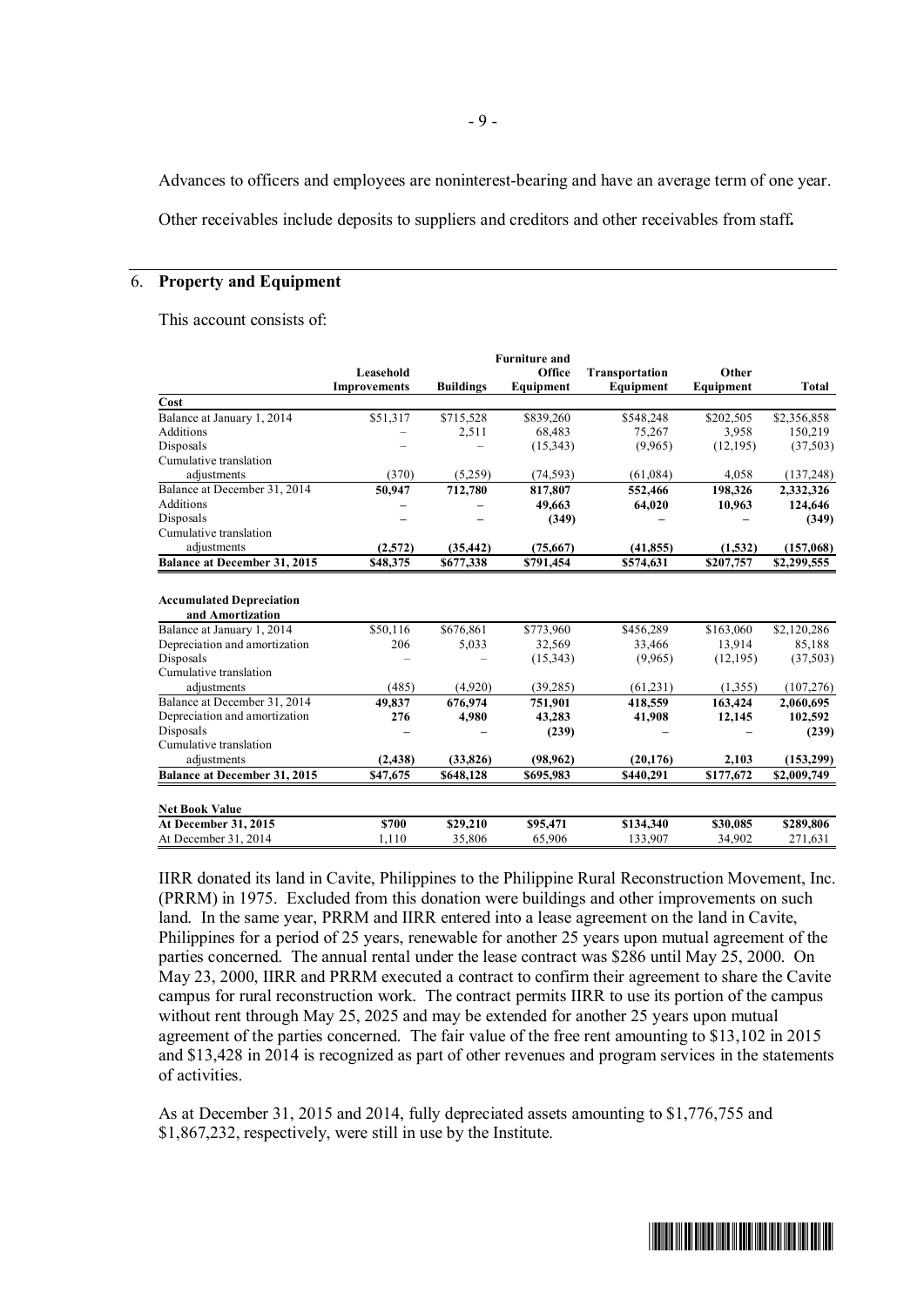## 7. **Accounts Payable and Other Current Liabilities**

This account consists of:

|                                    | 2015      | 2014      |
|------------------------------------|-----------|-----------|
| Funds set aside for field partners | \$225,285 | \$875,568 |
| Accrued expenses                   | 47,910    | 62,764    |
| Accounts payable                   | 24,785    | 40,177    |
| Others                             | 7,817     | 18,955    |
|                                    | \$305,797 | \$997,464 |

Funds set aside for field partners are noninterest-bearing and settled within the next financial year.

Accounts payable are noninterest-bearing and are generally on 30 to 60 days' term.

Accrued expenses represent statutory payables such as withholding taxes, social security premiums and other liabilities to governments.

Other payables comprise mainly of the obligations relating to employee benefits and other funds that are expected to be settled within 30 to 360 days from the end of the reporting period.

## 8. **Pension Plans**

IIRR has a defined benefit pension plan for its employees in the Philippines and a defined contribution pension plan covering its employees in the U.S.A. and Africa Regional Center. Pension cost for these plans amounted to \$143,328 and \$116,510 in 2015 and 2014, respectively.

§ Pension Plan for the Philippines

The defined benefit pension plan (Plan) is a funded noncontributory retirement plan covering all regular employees in the Philippines except for certain staff members covered by other plans. A local bank, appointed as trustee, administers the Plan. IIRR's policy is to fund accrued pension costs.

Effective July 1, 2000, the Institute amended the Plan to change the benefit formula to a cash balance formula from the existing benefit calculation based upon years of service and final pay. The benefits accrued as of June 30, 2000 under the old formula were credited to each employee's personal retirement account (PRA). A fixed percentage of the employee's monthly salary (at the time earned) beginning July 1, 2000 is also being credited to the employee's PRA.

Normal retirement date is upon attainment by a member of age 60 while early retirement is at age 50, with at least 10 years of service. Upon retirement, an employee receives in one lump sum the amount credited to his/her PRA or the legally mandated minimum retirement benefit, whichever is higher. In case of voluntary resignation, the employee is entitled to receive the amount standing to his/her credit upon the member attaining the age of 50 or after having completed at least 10 years of continuous service. A member who resigns from the employment of the Institute before completing 10 years of continuous service shall be entitled to receive one-half of the amount standing to his/her credit upon resignation and the balance of such amount standing to his/her credit upon attaining the age of 50. Alternatively, he/she may

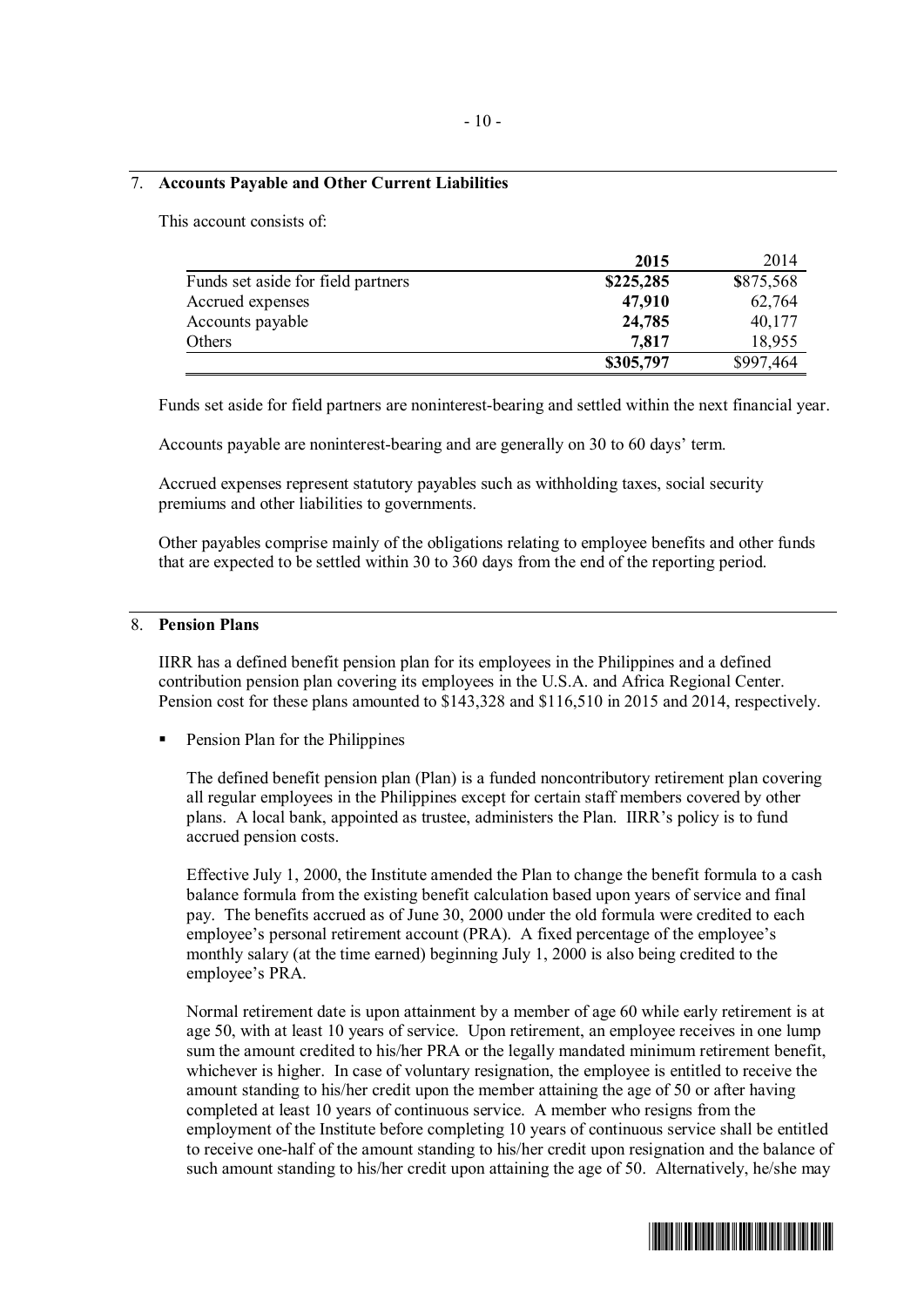request for his/her fund balance to be transferred to another qualified plan. The fund is required to be under trusteeship to comply with the Philippine requirement for tax qualification. No part of the amount of the fund may be used for or diverted to any purpose other than for the benefit of the members and their beneficiaries.

The following table sets forth IIRR Plan's status:

|                                    | 2015      | 2014       |
|------------------------------------|-----------|------------|
| Projected benefit obligation (PBO) | \$325,222 | \$249,343  |
| Plan assets at fair value          | (266,995) | (249, 343) |
| Pension liability                  | \$58,227  |            |

The net pension cost for the Plan includes the following elements:

|                                       | 2015     | 2014     |
|---------------------------------------|----------|----------|
| Benefit cost:                         |          |          |
| Service cost                          | \$41,298 | \$39,208 |
| Interest cost on PBO                  | 4,687    | 10,441   |
| Expected loss (return) on plan assets | 6,937    | (4,597)  |
| Amortization of past service cost     | 306      | 256      |
| Pension cost                          | \$53,228 | \$45,308 |
| Benefits paid                         | \$3,279  | \$2,494  |
| Contributions made                    | \$41,298 | \$37,680 |

Pension cost is presented as part of Staff cost under "Expenses" account in the statements of activities (see Note 11).

The principal assumptions used in determining projected benefit obligation as at December 31,  $2015$  and  $2014$  are shown below:

|                                        | 2015     | 2014  |
|----------------------------------------|----------|-------|
| Discount rate                          | $5.22\%$ | 4.84% |
| Expected rate of return on plan assets | $1.50\%$ | 6.30% |
| Expected rate of salary increases      | $2.50\%$ | 5.00% |

The changes in PBO are as follows:

|                                            | 2015      | 2014      |
|--------------------------------------------|-----------|-----------|
| PBO at beginning of year                   | \$249,343 | \$214,382 |
| Service cost                               | 41,298    | 39,208    |
| Interest cost on PBO                       | 4,687     | 10,441    |
| Benefits paid                              | (3,279)   | (2, 494)  |
| Actuarial loss (gain)                      | 48,602    | (10, 369) |
| Translation adjustment (Philippine peso to |           |           |
| U.S. dollar)                               | (15, 429) | (1,825)   |
| PBO at end of year                         | \$325,222 | \$249,343 |

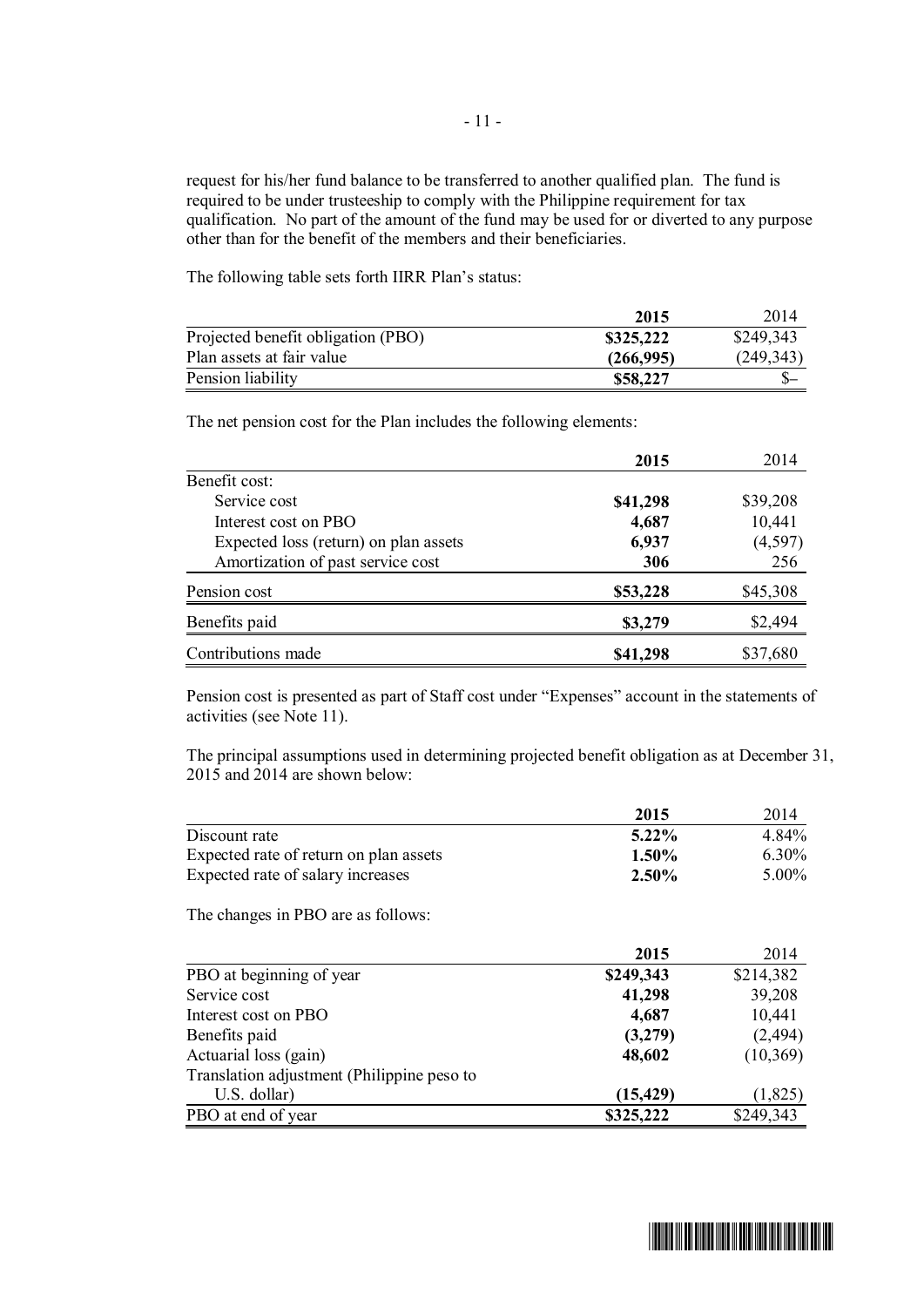The changes in fair value of plan assets are as follows:

|                                                | 2015      | 2014      |
|------------------------------------------------|-----------|-----------|
| Fair value of plan assets at beginning of year | \$249,343 | \$211,385 |
| Expected return (loss) on plan assets          | (6,937)   | 4,597     |
| Contributions made                             | 41,298    | 37,680    |
| Benefits paid                                  | (3,279)   | (2, 494)  |
| Translation adjustment (Philippine peso to     |           |           |
| U.S. dollar)                                   | (13, 430) | (1,825)   |
| Fair value of plan assets at end of year       | \$266,995 | \$249,343 |

The Plan is funded by contributions of the Institute to a trust fund managed by a Philippine bank. The Plan assets of the Institute include Philippine peso and U.S. dollar-denominated investments. The market value of the Plan assets is determined by the fund trustee.

Notwithstanding any other provisions of the trust agreement, the fund trustee shall use its best efforts to maintain allocation of the investment of the provident fund as established by the Institute's retirement committee and approved by the Institute's BOT. Funds delivered to the trustee in Philippine pesos shall be invested in Philippine peso-denominated investments. Funds delivered to the trustee in U.S. dollars shall be invested in U.S. dollar-denominated investments.

Allocation of the trust fund is as follows:

| Type of investment (Philippine peso-denominated) | 2015    | 2014 |
|--------------------------------------------------|---------|------|
| <b>UITES</b>                                     | $100\%$ | 23%  |
| Commercial loans                                 |         | 77%  |
|                                                  | $100\%$ | 100% |

The trustee bank did not invest in U.S. dollar denominated investments in 2015. However, the trustee bank has invested in U.S. dollar denominated mutual funds in 2014.

■ Pension Plan for Other Countries

Net pension cost for the defined contribution pension plan amounted to \$68,571 in 2015 and \$90,311 in 2014.

#### 9. **Net Assets**

a. Temporarily restricted net assets are available for the following program service expenditures:

|                                                | 2015        | 2014        |
|------------------------------------------------|-------------|-------------|
| Program services                               | \$1,766,721 | \$2,925,566 |
| The Reader's Digest Endowment for Publications | 654         | 428         |
| The Mr. & Mrs. Yen Mei Tang Memorial Fund      |             | 296         |
|                                                | \$1,767,375 | \$2,926,290 |

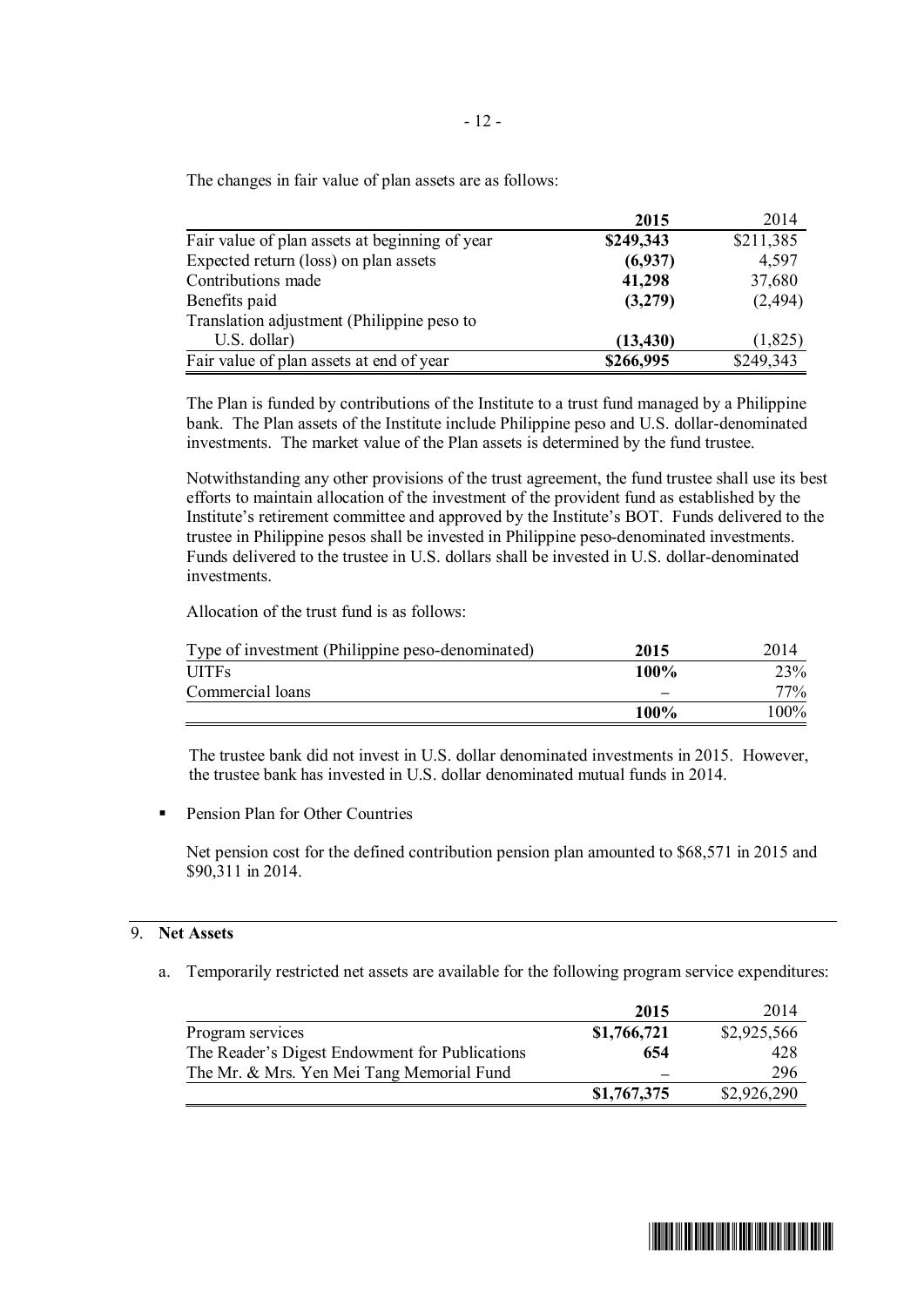b. Permanently restricted net assets consist of the following endowment funds as at December 31, 2015 and 2014:

|                                                | Amount    |
|------------------------------------------------|-----------|
| The Alice Yen Fund                             | \$500,000 |
| The Reader's Digest Endowment for Publications | 100,000   |
| The Employees' Welfare Fund                    | 62,982    |
| The Mr. & Mrs. Yen Mei Tang Memorial Fund      | 55,000    |
|                                                | \$717,982 |

Earnings and appreciation of permanently restricted net assets were included as part of temporarily restricted net assets.

Earnings and appreciation on The Alice Yen Fund may be used for purposes that honor the memory of Alice Yen and her contributions to rural reconstruction and those that relate to education, training, research programs of IIRR and professional development of its staff.

Earnings on The Reader's Digest Endowment for Publications may be used for publication expenses.

Earnings and appreciation on The Employees' Welfare Fund may be used for any purpose that tends to give a sense of security to IIRR's staff members.

Earnings and appreciation on The Mr. & Mrs. Yen Mei Tang Memorial Fund may be used for purposes that honor the memory of Mr. and Mrs. Yen Mei Tang and meet any of the following conditions:

- a. Send promising IIRR staff members, holding bachelor's degrees, to study for master's degrees at the University of the Philippines.
- b. Enable promising young staff members to attend short-term courses or to receive training in subjects related to IIRR's mission and language, computer science or to other subjects relating to their work for IIRR.
- c. Provide grants to finance on-site study of successful rural reconstruction efforts.
- d. Finance expenditures on facilities and equipment that improve staff effectiveness.
- e. Finance publications of IIRR staff members related to rural reconstruction.

In 2003, the Institute transferred the Rural Reconstruction Endowment Fund amounting to \$50,128 to an endowment trust, which is a separate entity. The endowment trust is organized exclusively for the benefit of the Institute and shall operate as a supporting organization of the Institute in accordance with Section 509 (a)(3) of the U.S. Internal Revenue Code. The Institute has no control over the trust. The earnings of the fund will be for the benefit of the Institute only upon the determination of the distributable amount by the trustees of the endowment trust. Any earnings not distributed shall be accumulated to the principal. The value of the endowment trust as at December 31, 2015 and 2014 amounted to \$70,742 and \$72,188, respectively.

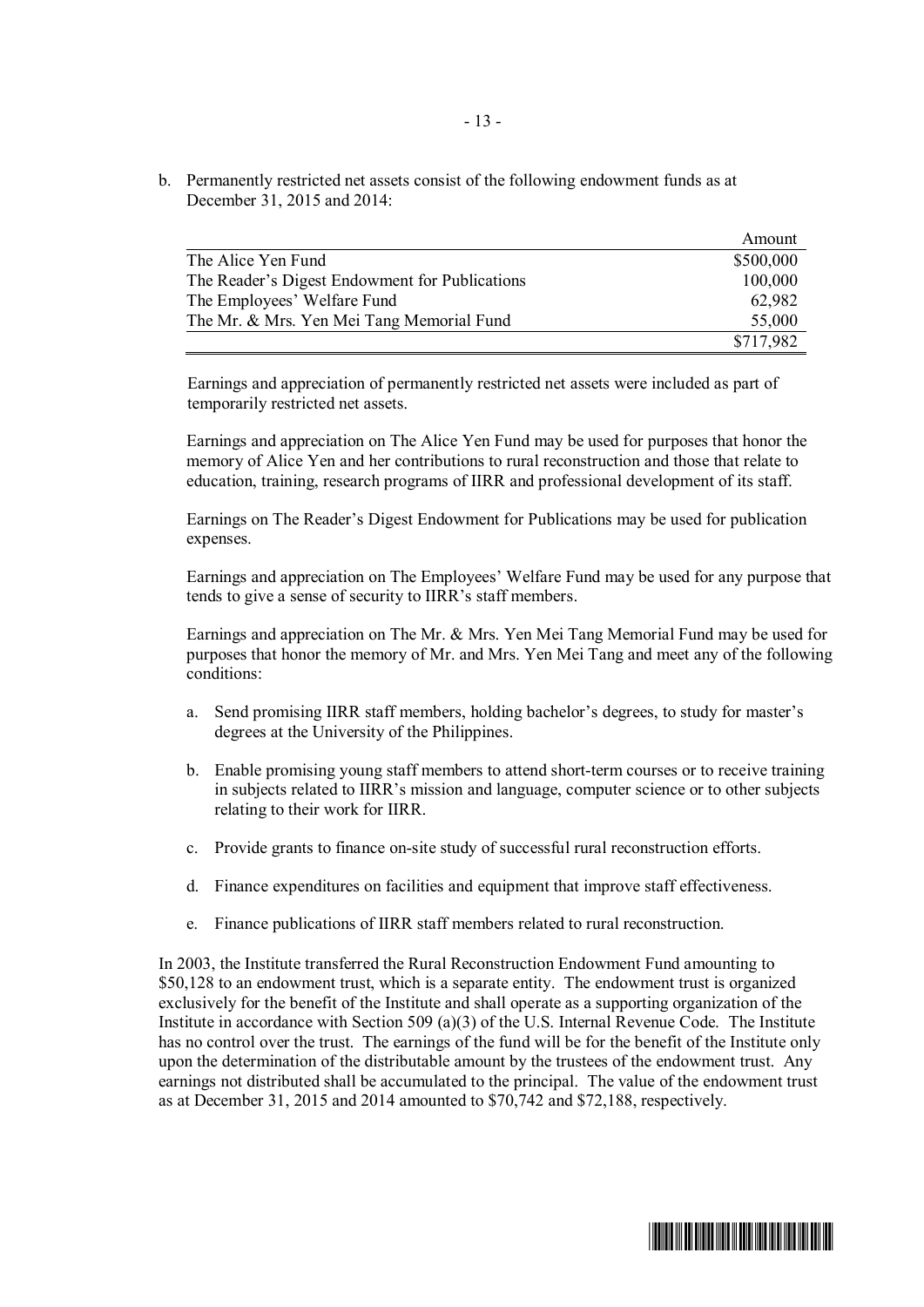## 10. **Commitments and Contingencies**

IIRR leases various office spaces for its operations. The terms of these leases range from one to three years. Total rent expense amounted to \$127,924 in 2015 and \$99,581 in 2014 and is shown as part of "Rental and maintenance" under "Expenses" account in the statements of activities (see Note 11).

## 11. **Expenses**

This account consists of expenses from continuing operation of IIRR:

|                               |                         |                |                 | 2015        |                         |                 |             |
|-------------------------------|-------------------------|----------------|-----------------|-------------|-------------------------|-----------------|-------------|
|                               | <b>Program services</b> |                |                 |             | <b>Support services</b> |                 |             |
|                               | Learning                | <b>Applied</b> |                 | Management  | Fund                    |                 |             |
|                               | community               | learning       | <b>Subtotal</b> | and general | raising                 | <b>Subtotal</b> | Total       |
| Field program expenses        | \$2,396,820             | \$181,209      | \$2,578,029     | $S-$        | $S-$                    | $S-$            | \$2,578,029 |
| Staff cost                    | 921.837                 | 417,539        | 1,339,376       | 93.951      | 70,789                  | 164,740         | 1,504,116   |
| Rental and maintenance        |                         |                |                 | 319,366     | 24,405                  | 343,771         | 343,771     |
| Contractual services          | 126.901                 | 77,123         | 204,024         | 38,962      | 16,867                  | 55,829          | 259,853     |
| Travel                        | 57,325                  | 60,246         | 117,571         | 25,466      | 3,283                   | 28,749          | 146,320     |
| Depreciation and amortization |                         |                |                 | 98,600      | 3,992                   | 102,592         | 102,592     |
| Communication                 | 20,722                  | 11,510         | 32,232          | 3,804       | 2,445                   | 6,249           | 38,481      |
| Printing and publication      | 11.263                  | 1.377          | 12.640          | 895         | 895                     | 1.790           | 14.430      |
| Supplies and materials        | 7.009                   | 6.381          | 13,390          | 1.404       | 227                     | 1.631           | 15,021      |
| Others                        | 31,366                  | 2,789          | 34,155          | (85,051)    | 1,666                   | (83,385)        | (49,230)    |
|                               | \$3,573,243             | \$758,174      | \$4,331,417     | \$497,397   | \$124,569               | \$621,966       | \$4,953,383 |

|                               |                  |             |             | 2014        |                  |           |             |
|-------------------------------|------------------|-------------|-------------|-------------|------------------|-----------|-------------|
|                               | Program services |             |             |             | Support services |           |             |
|                               | Learning         | Applied     |             | Management  | Fund             |           |             |
|                               | community        | learning    | Subtotal    | and general | raising          | Subtotal  | Total       |
| Field program expenses        | \$2,455,826      | \$298,207   | \$2,754,033 | $S-$        | $S-$             | $S-$      | \$2,754,033 |
| Staff cost                    | 866,979          | 560,660     | 1,427,639   | 219,115     | 117,909          | 337,024   | 1,764,663   |
| Contractual services          | 179.453          | 240.125     | 419,578     | 136,300     | 52,972           | 189,272   | 608,850     |
| Rental and maintenance        | 150,661          | 82,994      | 233,655     | 84,235      | 19,827           | 104,062   | 337,717     |
| Travel                        | 153,343          | 96,150      | 249,493     | 15,253      | 8,495            | 23,748    | 273,241     |
| Printing and publication      | 39,047           | 57,863      | 96,910      | 4,837       | 2,325            | 7,162     | 104,072     |
| Depreciation and amortization | 6.052            | 4.445       | 10.497      | 74.630      | 61               | 74.691    | 85,188      |
| Communication                 | 25,273           | 19,930      | 45,203      | 9,058       | 3,789            | 12,847    | 58,050      |
| Supplies and materials        | 18,971           | 15,543      | 34,514      | 3,968       | 1,665            | 5,633     | 40,147      |
| Others                        | 17,551           | 8,308       | 25,859      | 65,346      | 859              | 66,205    | 92,064      |
|                               | \$3,913,156      | \$1.384.225 | \$5,297,381 | \$612.742   | \$207.902        | \$820.644 | \$6.118.025 |

The foregoing expenses and costs incurred by IIRR are classified by functional category of program and supporting services. The functional categories included under program services are described as follows:

### a. Learning Community Program

This program aims to: (1) enable people and their communities to effect meaningful change in their lives through research and learning process; and, (2) generate knowledge about participatory human development through practical experience. Capacity building of people and their institutions is achieved at the community level through this program.

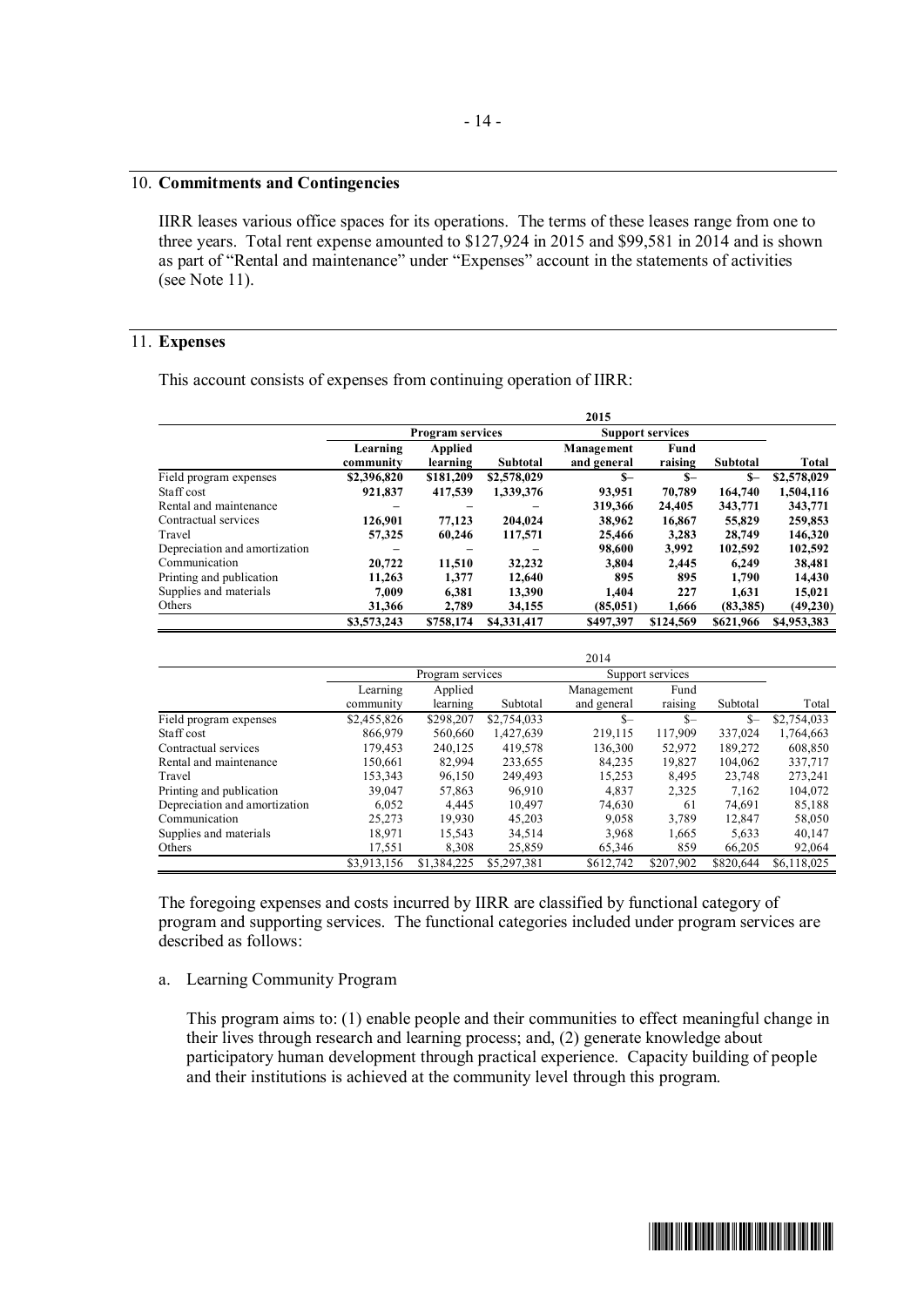b. Applied Learning Program

This program aims to contribute to the global body of knowledge on organizational and program effectiveness and good governance through practical trainings, workshops, conferences, technical assistance, study programs and publications. The focus is to transform field experience into a unique, informed, evolving and on-site learning through interaction between community members and development practitioners engaged at national, regional and global levels.

## 12. **Subsequent Events**

The Institute evaluated events subsequent to December 31, 2015 through April 30, 2016, the date on which the financial statements were available for issuance. It was determined that there were no subsequent events to be recognized or disclosed in these financial statements.

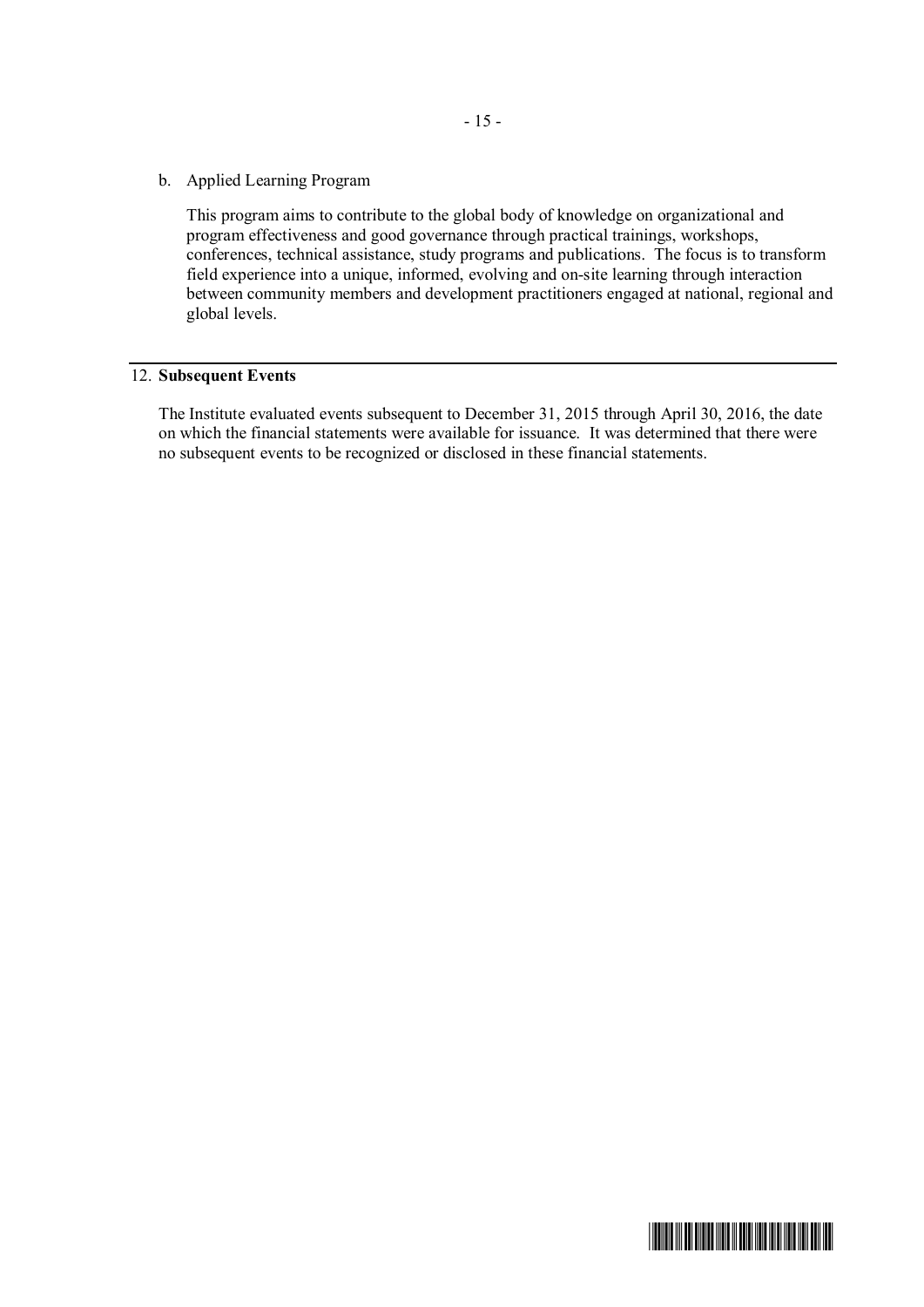

SyCip Gorres Velayo & Co. 6760 Ayala Avenue 1226 Makati City Philippines

Tel: (632) 891 0307 Fax: (632) 819 0872 ey.com/ph

BOA/PRC Reg. No. 0001, December 14, 2015, valid until December 31, 2018 SEC Accreditation No. 0012-FR-4 (Group A), November 10, 2015, valid until November 9, 2018

## **INDEPENDENT AUDITORS' REPORT ON SUPPLEMENTARY SCHEDULE ON STATEMENT OF ACTIVITIES - OPERATING BASIS**

The Board of Trustees International Institute of Rural Reconstruction

We have audited the financial statements of International Institute of Rural Reconstruction as at and for the years ended December 31, 2015 and 2014 and have issued our report thereon dated April 30, 2016. Our audits were made for the purpose of forming an opinion on the basic financial statements taken as a whole. The supplementary schedule on statement of activities - operating basis to accompany the financial statements of the Institute is the responsibility of the Institute's management. The supplementary schedule presented is not part of the basic financial statements. The supplementary schedule has been subjected to the auditing procedures applied in the audit of the basic financial statements and, in our opinion, fairly state, in all material respects, the information required to be set forth therein in relation to the basic financial statements taken as a whole.

SYCIP GORRES VELAYO & CO.

Christine & Vallej

Partner

April 30, 2016